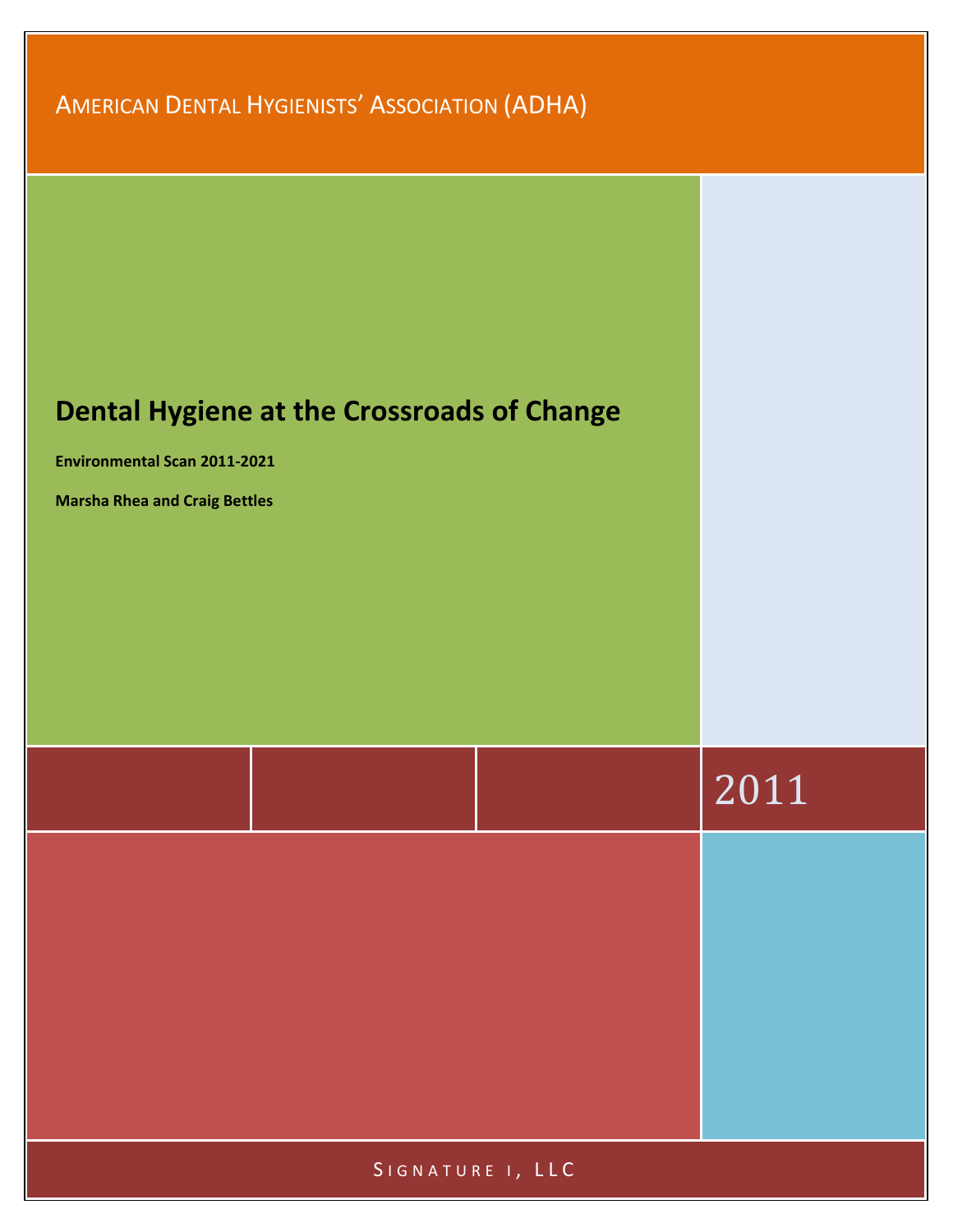# **Dental Hygiene at the Crossroads of Change**

# **Contents**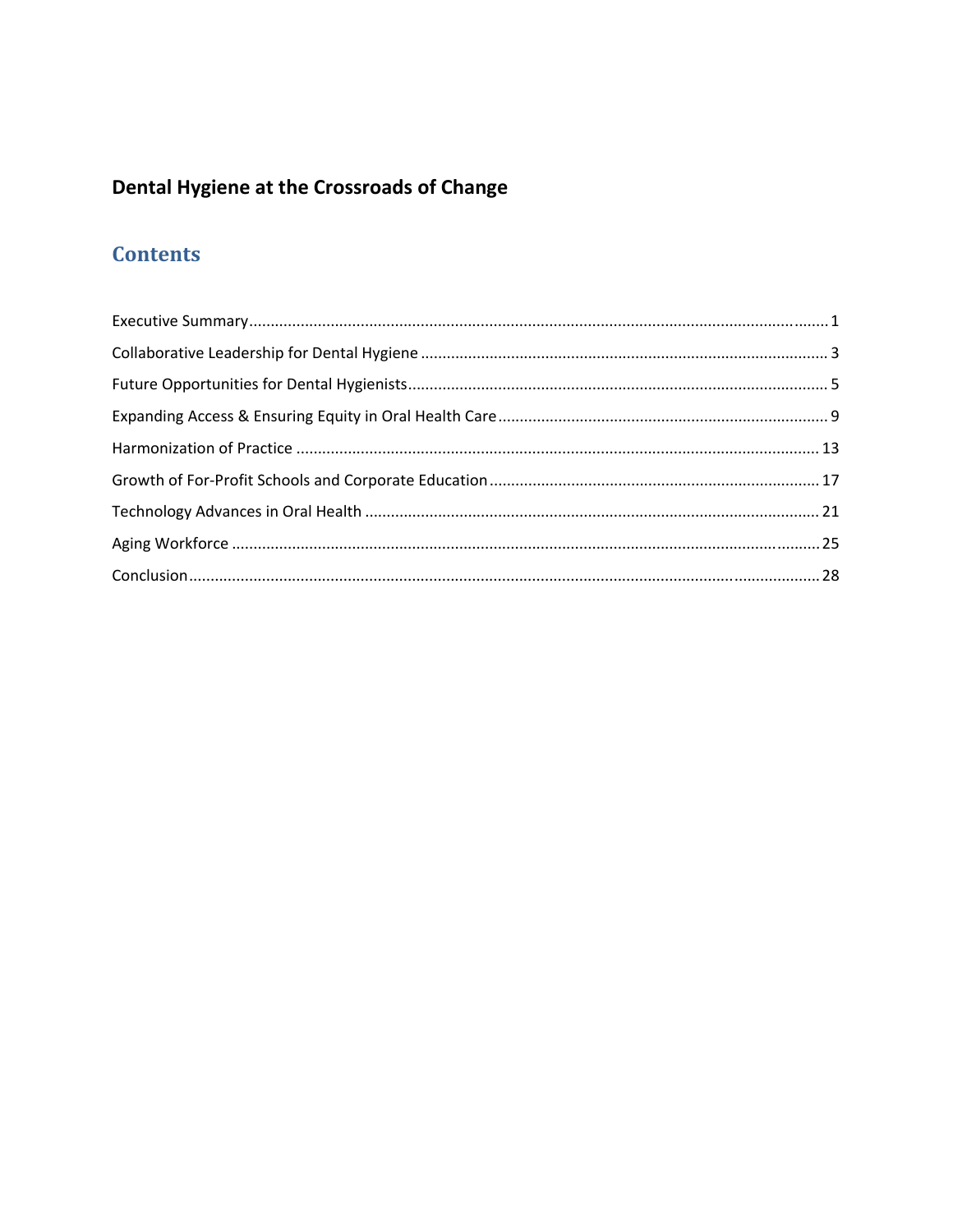## DENTAL HYGIENE AT THE CROSSROADS OF CHANGE

## **Executive Summary**

The dental hygiene profession is coming to a crossroads of change that may require difficult personal and collective decisions to either seize new roles and leadership opportunities or stay with a familiar yet possibly declining direction.

The American Dental Hygienists' Association (ADHA) commissioned this environmental scan to help you as an ADHA member explore the future of oral health and the changes dental hygienists must make to contribute to the health and well‐being of society. This report intentionally focuses on issues that could challenge your assumptions about the profession and require you and your colleagues to join with ADHA to explore new and often challenging opportunities. The ADHA board will also use this scan to make strategic decisions about the association's priorities, programs and services.

Many dental hygienists will work as they always have. Increased demand for oral health care might even increase the number of dental hygienists working inside dental offices. Some of you will choose to stay on this path and help the profession evolve from this vantage point to better serve patients. Others of you will be drawn to become pioneers moving the profession to new places and possibilities. You will discover in this environmental scan major changes within the broader health care system as well as where innovations and technological advances in oral health might take you.

In either journey you choose, collaborative leadership can guide you to future success. Collaborative leaders engage people and groups to work toward common goals that rise above their traditional roles, disciplines and past experience and beliefs.

To facilitate this environmental scan, ADHA chose futurists Marsha Rhea and Craig Bettles to help ADHA leaders identify an expansive list of potentially important trends and issues for the profession. The ADHA board and council chairs then reviewed this list and prioritized six change drivers for additional study. The findings, perspective and strategic advice in this environmental scan express the authors' assessment. In the report, the authors briefly explain each change driver, pose strategic challenges and opportunities and ask strategic questions you can use to learn more about this crossroads. Each section has a summary of the author's findings and references for more study. The table that follows provides a quick overview of the six change drivers.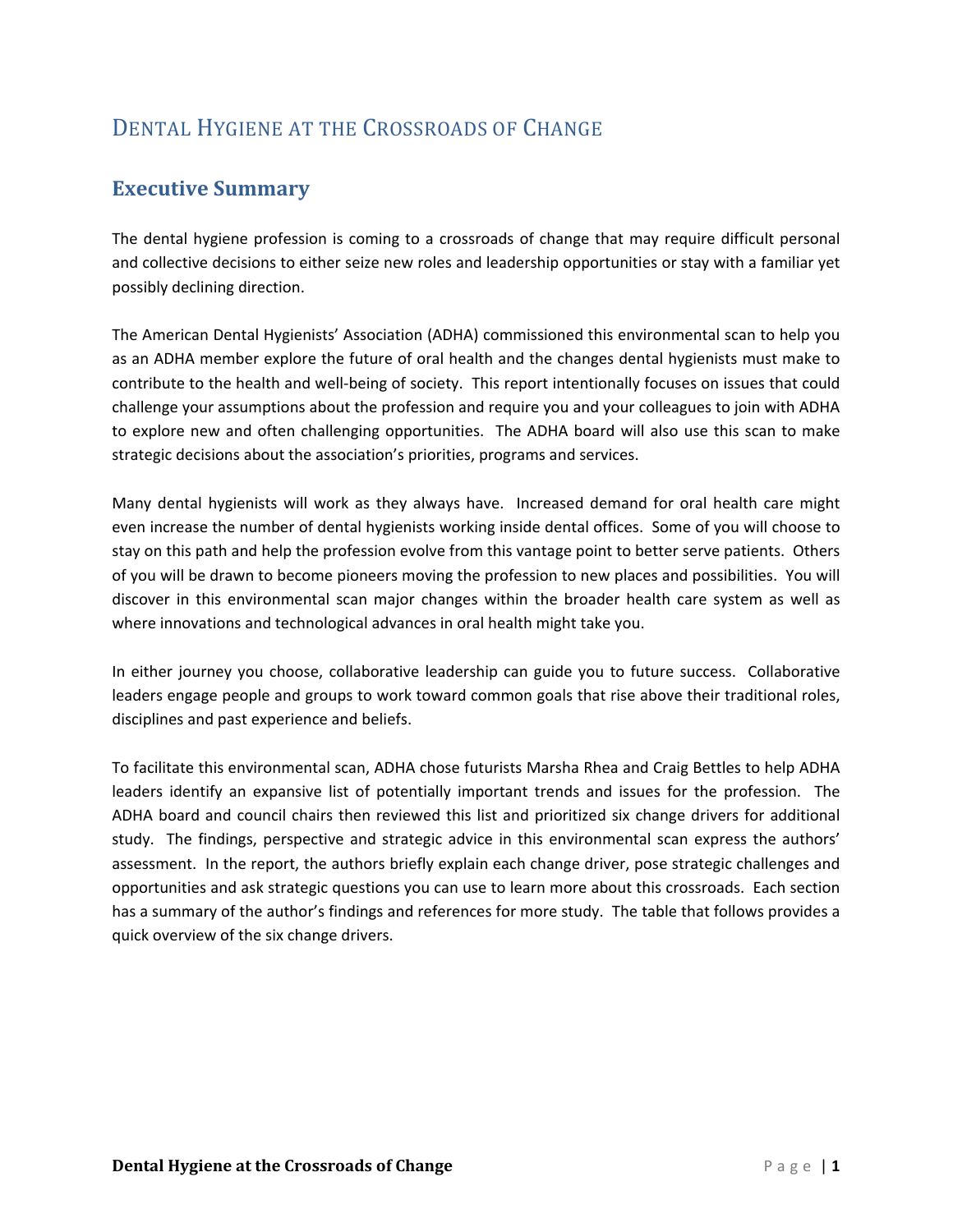| <b>Change Driver</b>                                                                       | <b>Summary</b>                                                                                                                                                                               | <b>ADHA Impact</b>                                                                                                                                             |
|--------------------------------------------------------------------------------------------|----------------------------------------------------------------------------------------------------------------------------------------------------------------------------------------------|----------------------------------------------------------------------------------------------------------------------------------------------------------------|
| <b>Future</b><br><b>Opportunities for</b><br><b>Dental Hygienists</b>                      | New opportunities for dental hygienists<br>will emerge in community centers, health<br>care organizations and retail locations,<br>but they must work hard to secure these<br>opportunities. | ADHA will need to take a<br>leadership role in guiding<br>practitioners to new, growing<br>fields of practice and ensuring<br>they have the skills to succeed. |
| <b>Expanding Access</b><br>& Ensuring Equity<br>in Oral Health<br>Care                     | Expanding access to oral health care will<br>be a defining issue for DHs looking to<br>improve the health of the nation and<br>create new opportunities for practice.                        | ADHA can the leader in<br>promoting the expansion of<br>quality oral health care, and in<br>doing so, ensure future<br>opportunities for their<br>members.     |
| <b>Harmonization of</b><br><b>Practice</b>                                                 | Public and private payers will look to<br>harmonize standards and scope of<br>practice to improve quality of and access<br>to oral health care.                                              | ADHA will need to fight to<br>standardize and expand dental<br>hygiene scope of practice.                                                                      |
| <b>Growth of For-</b><br><b>Profit Schools and</b><br><b>Corporate</b><br><b>Education</b> | For-profit and corporate education<br>programs will continue to grow creating<br>fierce competition for jobs in some<br>markets.                                                             | ADHA will need to work with<br>for-profit schools to improve<br>standards, gain control over<br>accreditation and grow ADHA<br>membership.                     |
| <b>Technology</b><br><b>Advances in Oral</b><br><b>Health</b>                              | New advances in science and technology<br>will radically alter oral health care.                                                                                                             | ADHA must be ready to<br>support members as they work<br>to develop and learn how to<br>use new technology to<br>improve oral health care.                     |
| <b>Aging Workforce</b>                                                                     | The largest and most influential<br>generation will be retiring over the next<br>decade and swelling the ranks of older<br>patients with high demands for complex<br>oral health care.       | Baby boomers will leave the<br>workforce with a wealth of<br>experience challenging ADHA<br>to develop the next generation<br>of leaders.                      |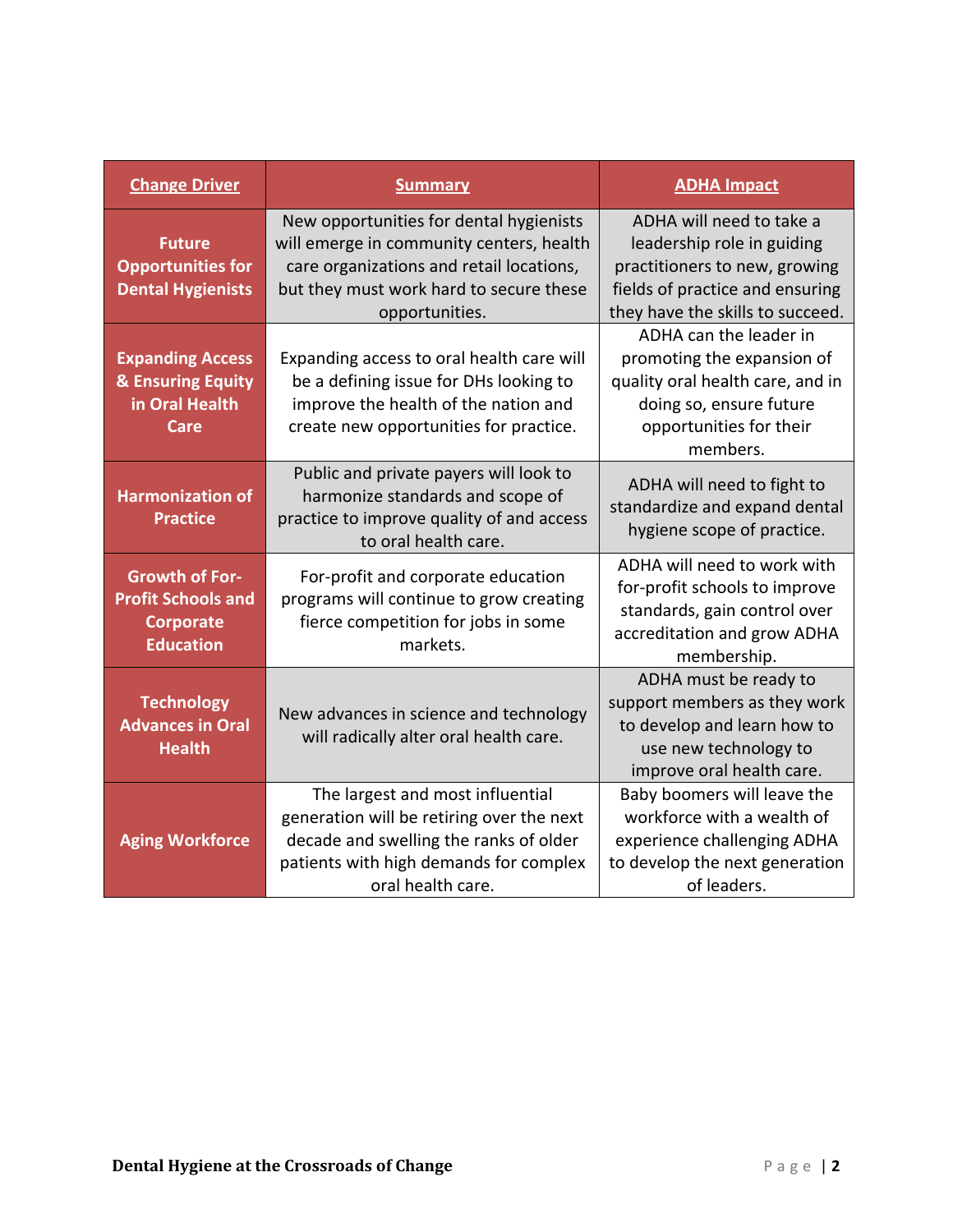## **Collaborative Leadership for Dental Hygiene**

The essential nature of leadership is changing as the world becomes more interconnected and interdependent. Hierarchical models of leadership don't work in an environment where fast, agile and interconnected organizations and networks are commonplace.

What is working is collaborative leadership. Collaborative leaders engage people and groups to work toward common goals that rise above their traditional roles, disciplines, past experience and beliefs. In a study of the future of leadership, the Harvard Business Review concluded that "organizations filled with aligned, empowered and collaborative employees focused on serving customers will outperform hierarchical organizations every time."

Collaborative leadership is a more challenging form of leadership because it draws its power from passion, empathy, innovation and accountability rather than position, knowledge and experience. Collaborative leaders inspire people with a clear vision and meaningful purpose. They work to build trust and share their power and influence throughout their organizations. Collaborative leaders develop and empower other leaders through mentoring and coaching; and they continuously learn how they can improve their own leadership capabilities.

Dental hygienists who can lead in new, collaborative organizations will be in high demand in the future. The challenges we face these days in health care and most aspects of society are simply too complex to be solved by individuals or even single organizations. Interdisciplinary teams, connected through technology, are redefining traditional roles and scopes of practice. Established areas of expertise matter less than demonstrated competencies and the ability to coordinate people and resources to better serve patients and consumers.

As you read each of the change drivers, think about the possibilities for collaborative leadership as a game‐changing strategy. Consider how this might require you to change your own beliefs about your future and what you can do to get better prepared to be the pioneers leading dental hygiene into a preferred future. To win acceptance of dental hygienists in new practice settings, will you be the one to build relationships with businesses, public health leaders and other health care providers? What will they expect you to be willing to learn to step into new roles serving patients and customers?

Think about who your potential partners and allies might be because in collaborative leadership, you will not travel alone to a meaningful solution. Foundations with a serious stake in health equity and access see health care extenders like advanced practice dental hygienists as a solution. As payers, business groups, Centers for Medicare and Medicaid and state agencies search for affordable and effective health care, they too are looking beyond traditional roles to who can meet these needs.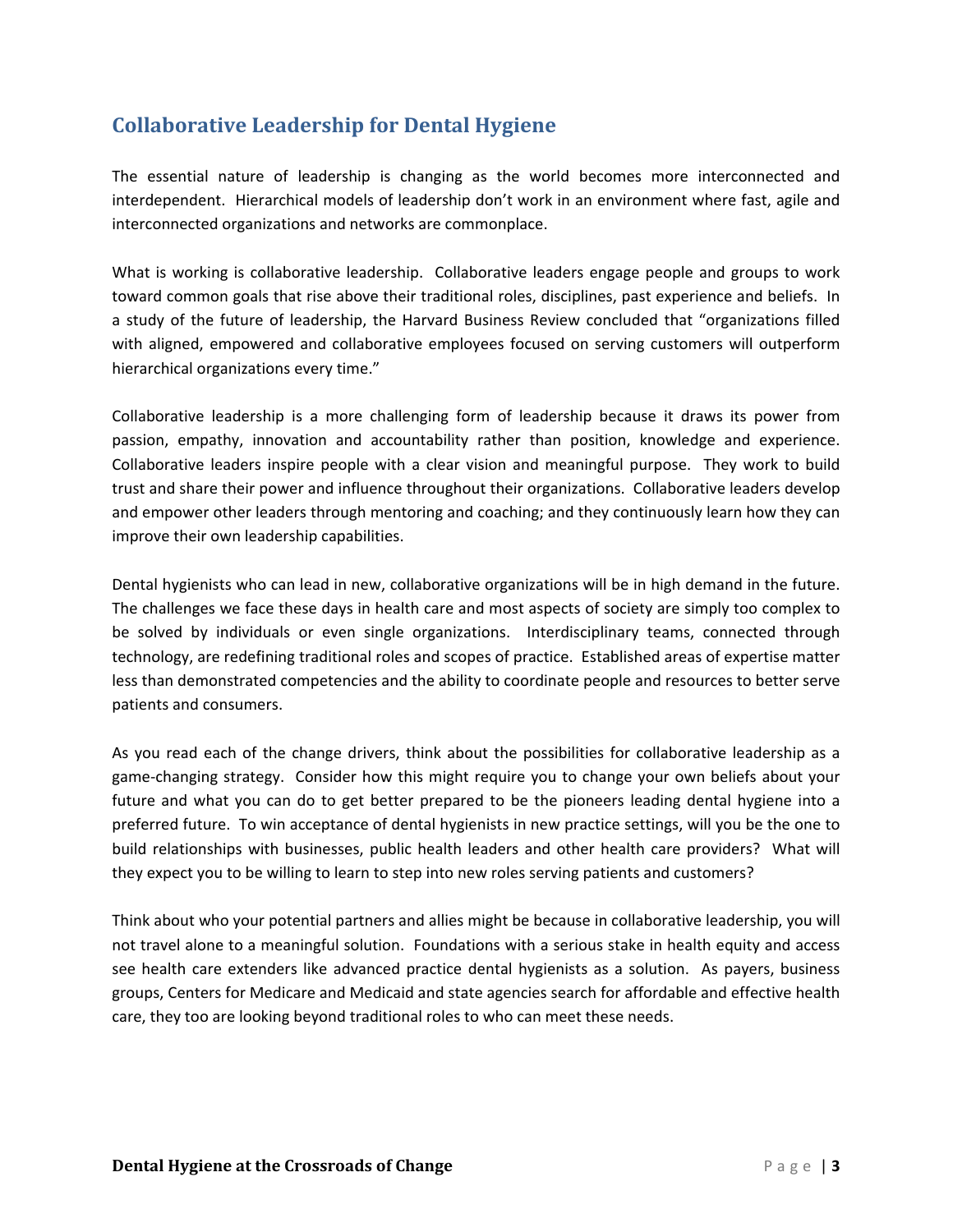The ability to collaborate with other professions and organizations is a significant challenge not only to the individual dental hygienist, but also to ADHA. The leaders of the dental hygiene profession must be as bold, as collaborative, as their members when working with the representatives of these other organizations. Dental hygienists do not have the power to harmonize practice and take it to the next level without these essential allies. Only by working collaboratively in local communities and through coordinated initiatives can the profession create and achieve the future it desires.

Collaborative leadership will require new knowledge and competencies—the so‐called soft skills that are so hard to learn. This is a large and formidable challenge for the profession as a whole and will require collaborative change across the spectrum of professional education. Private, for-profit schools have structured their programs to serve adult learners seeking an expedient route to the job skills for new careers. Corporate education programs are more likely to specialize in programs tied to their products and services. This leaves a great opportunity for ADHA and other institutions to develop the knowledge and skills dental hygienists need to both deliver care and deliver on their promise as leaders.

## *Strategic Questions*

- 1. What past beliefs will you and the profession need to abandon to embrace collaborative leadership?
- 2. What can you do to help create a culture of collaborative leadership across the profession?
- 3. What relationships can you help cultivate to help the profession move into new areas of practice and responsibility?

### For additional background, read:

Herminia Ibarra and Morten T. Hansen. (July/August 2011) Are You a Collaborative Leader? *Harvard Business Review.* July‐August, 2011, pp. 69‐74.

Scott A. Snook. (April 26, 2010) Imagining the Future of Leadership. *Harvard Business Review Blog Network.* Available at: http://blogs.hbr.org/imagining-the-future-of-leadership/

Center for Creative Leadership. (July 2010) *Addressing the Leadership Gap in Healthcare.* Available at: http://www.ccl.org/leadership/pdf/research/addressingLeadershipGapHealthcare.pdf

Turning Point. (2005) *What Is Collaborative Leadership in Public Health?* A website of resources available at: http://www.collaborativeleadership.org/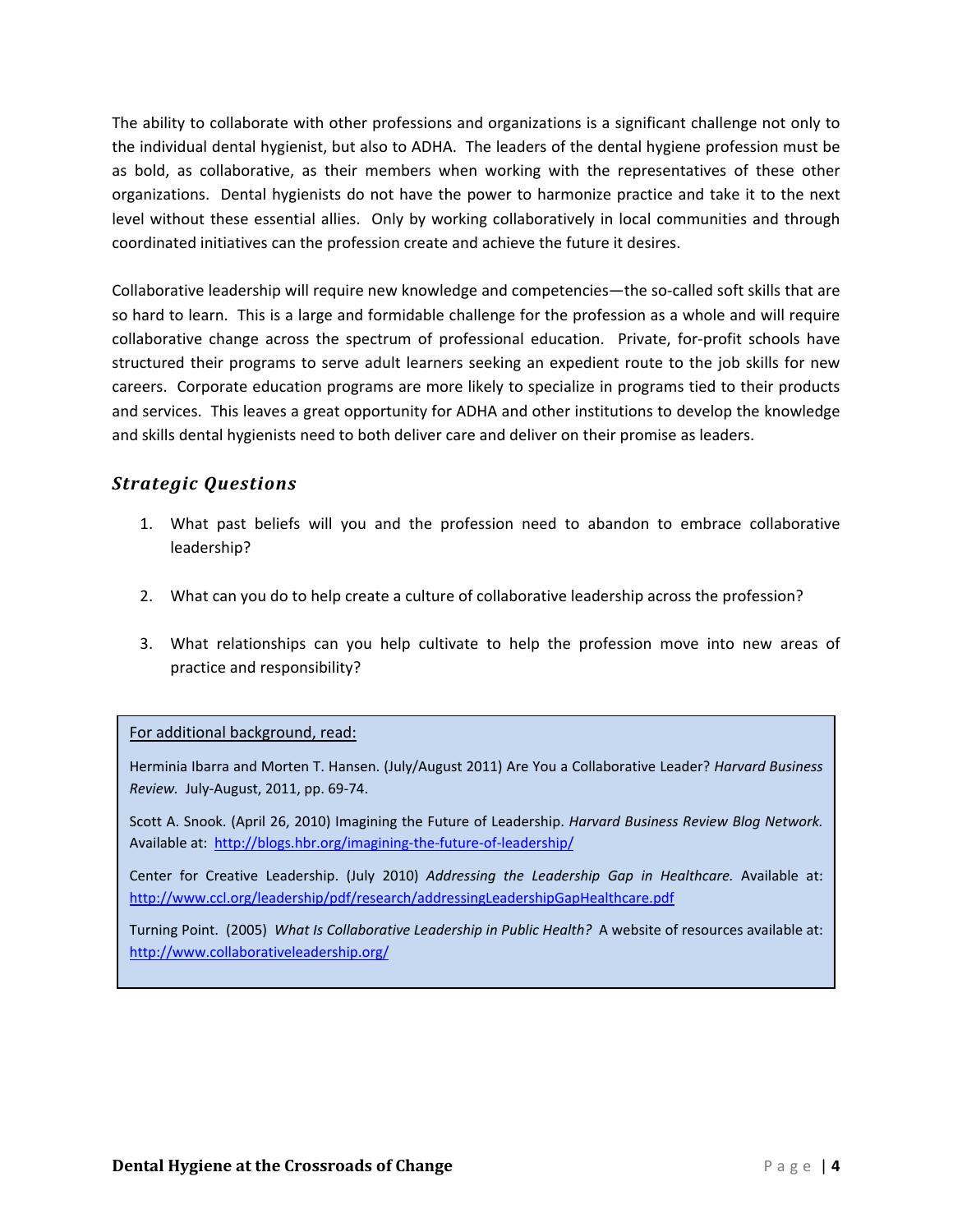## **Future Opportunities for Dental Hygienists**

People need convenient, affordable oral health care in the places they work, live and shop. Meeting these unmet needs will enable dental hygienists to expand their access and influence in oral health.

Innovative strategies are needed to ensure that everyone has access to oral health care. Roughly 1 in 6 Americans, or 49 million people, live in an area without adequate dental care. By 2020, as more dentists retire, there will only be one dentist per 1,800 people.

There will be plenty of demand, and opportunities, for dental hygienists to expand their reach into retail clinics, community health centers, pediatric centers, senior and assisted living communities and other areas. However, the scope of practice of the dental hygienist will need to expand in most states to achieve these opportunities.

Growing demand for oral health care from the

### *New opportunities for dental hygienists will emerge in community centers, health care organizations and retail locations, but they must work hard to secure these opportunities.*

Opportunities & Challenges for DHs

- Diverse types of work and greater control over career path.
- Greater demand for business & entrepreneurial skills.
- Higher risks for independent DHs.

#### Opportunities & Challenges for ADHA

- Potential growth in membership & membership diversity.
- Need to change reimbursement & scope of practice.
- Institutional resistance to change among members & dentists.

basic to the most complex will create a favorable environment for legislative change regarding scope of practice. Dentists will have growing opportunities in advanced practice areas such as cosmetic and regenerative dentistry which should make them less protective of the services dental hygienists can provide. There is also a growing demand for affordable oral health care services, especially in underserved communities, which creates natural allies among community health, social justice and other groups. Also, advances in telemedicine will make it easier to supervise dental hygienists that may be providing care in an off-site clinic or community center.

Dental hygienists will need both basic business skills and advanced soft skills for developing a base of clients in new markets and practice areas. They will be creating this client base among consumers who demand transparency, value and values from business. Increasingly, customers are flocking to businesses that have clear and transparent values and work within the community to promote those values.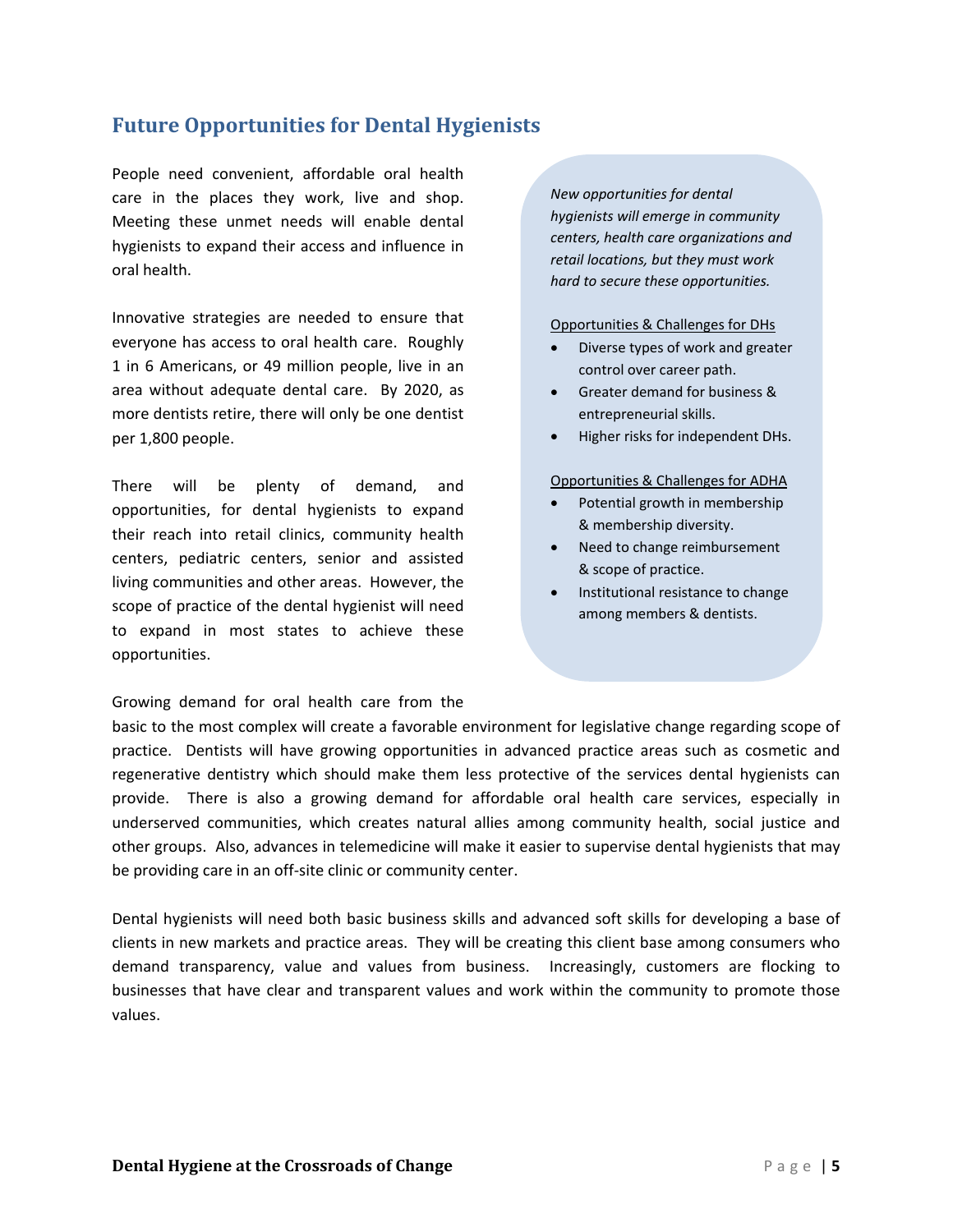- 1. Are dental hygienists prepared to work as independent entrepreneurs?
- 2. Are dental hygiene schools providing adequate training in business skills?
- 3. How can ADHA prepare its members to seize opportunities as they arise?

### *Additional Information*

**The Focus on Values & Value:** The ongoing recession has highlighted changes in the buying habits of the public especially among the Millennial generation (those born between 1982 and 2001). Easy wealth driven by continuous rises in asset prices is a thing of the past. In response, consumers have refocused their spending to prioritize sustainability, community, connection, quality and creativity. Consumers are spending their hard earned, and often-times rare, discretionary income on high-quality goods and services that provide good value, reflect their own values, and support their community.

The internet and social media have stripped businesses and brands of most of their obfuscation. Technology savvy consumers are able to find out almost anything they want about a product or service and reward those companies that are open and transparent. In the health care space, this has translated into much more available information about quality measures, outcomes and consumer satisfaction. The most successful businesses are the ones that can build open, transparent and meaningful relationships with their customers.

The new consumer is also much more likely to take a do-it-yourself (DIY) attitude and seek out products that can help them do for themselves. Advances in technology, particularly nanotechnology, will drive innovation in new consumer‐oriented products for teeth cleaning, teeth whitening, fluoridation of teeth and other services that would normally be provided by the dental hygienist (see also Technology Advances in Oral Health). Successful dental hygienists will need to go beyond the provision of these services, and form a partnership with their clients across a spectrum of preventive care related to oral health. However, this will require advanced soft skills in addition to clinical knowledge about prevention.

### For additional background, read:

John Gerzema and Michael D'Antonio. (Spring 2011) The Power of the Post-Recession Consumer. strategy+business, 62. Available at: http://www.strategy-business.com/article/00054?gko=340d6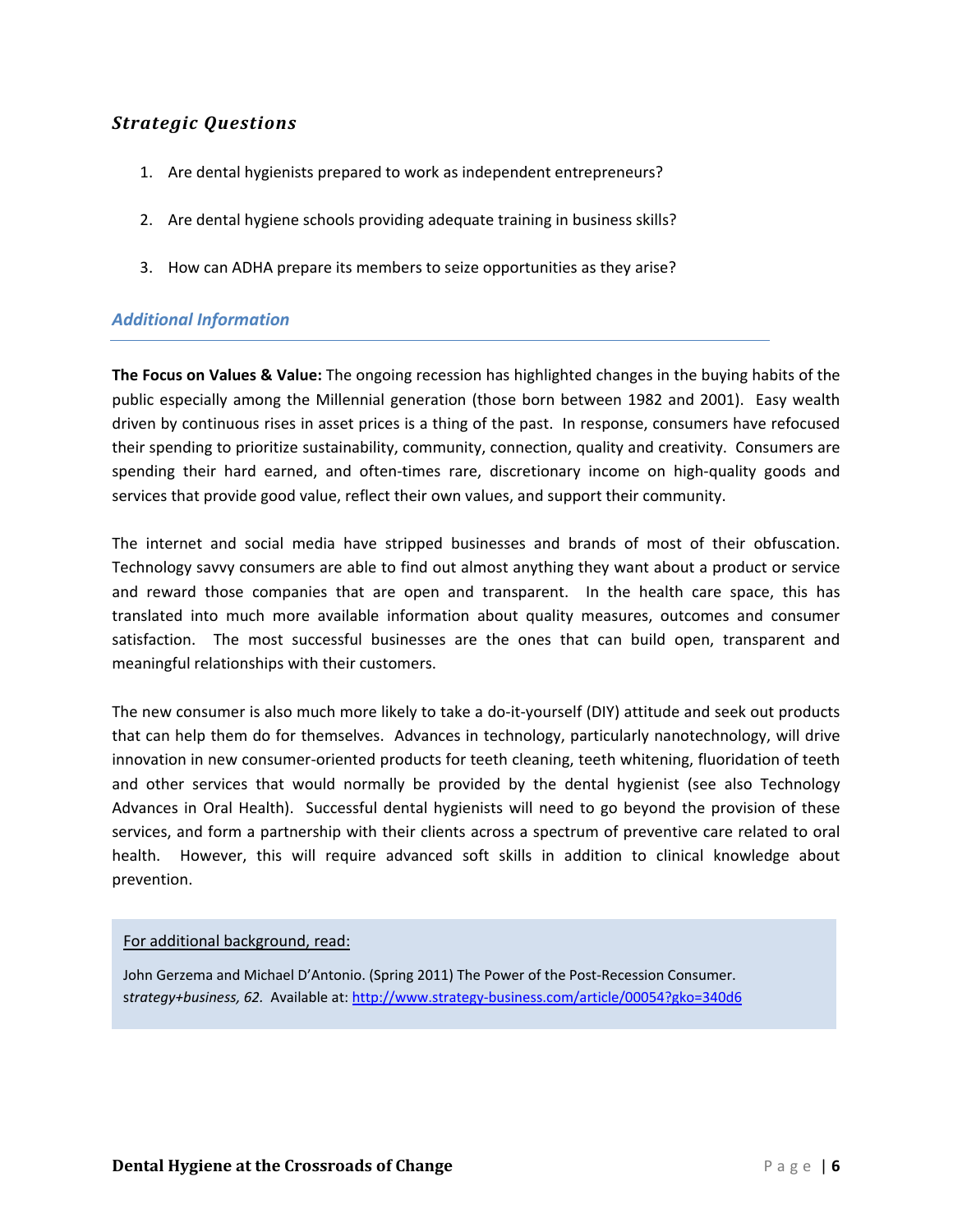**Convenient Care Clinics:** In 2004, only 57% of privately insured consumers saw a dentist. Some of the barriers to receiving needed oral health care include high costs, lack of providers and inconvenient locations or times. Similar problems exist in primary medical care and helped spark the development of convenient care clinics using Nurse Practitioners (NPs) and Physician Assistants (PAs) to provide convenient, low‐cost preventive care. Retail clinic sales have increased 81% per year since 2005 according to health care market research firm Kolarama Information.

Similarly, there is growing demand for low-cost, quality preventive oral health care. In a survey conducted by the California HealthCare Foundation, roughly 44% of the consumers surveyed—including 63% of those among them who identified themselves as Latino—indicated that they would use a retail clinic that provided these services. To be successful the retail clinic needs to provide streamlined services with moderate, transparent prices and extended hours.

Retail clinics could complement a dental home and would need connections to dental practices to refer complicated cases. A few states already have the scope of practice that would allow dental hygienists to provide these services, but many more would need significant changes to make the retail clinic model viable. Also, changes in reimbursement policies, in particular for Medicaid, are needed to make retail clinics an option for many underserved patients. As of June 2010, only 15 states allow their state Medicaid departments to directly reimburse dental hygienists.

### For additional background, read:

May Kay Scott. (November, 2009) *Retail Dental Clinics: A Model for the Underserved?* California HealthCare Foundation. Available at: http://www.chcf.org/publications/2009/11/retail-dental-clinics-a-viable-model-forthe‐underserved

Alex Berenson. (October 11, 2010) Boom Times for Dentists, but Not for Teeth. *New York Times.* Available at: http://www.nytimes.com/2007/10/11/business/11decay.html

**Cosmetic Dentistry:** Cosmetic dentistry is rapidly growing due to an increased focus on personal attractiveness, new technology for cosmetic dentistry and an aging Baby Boomer population. There is a growing number of dentists that focus primarily or solely on cosmetic procedures such as teeth whitening, veneers, braces and implants. Implants, in particular, are likely to be a fast growing segment of the cosmetic dentistry market due to technology advances and an aging population. The dental implant market alone is estimated to be a \$3.2 billion global industry.

Market research firm Frost & Sullivan forecasts cosmetic dentistry to grow to a \$12.9 billion business by 2016 as the core market (women aged 41‐60) continues to grow. This growing market, estimated at \$495,000 in revenue per practice, should provide opportunities for both dentists and dental hygienists. Some areas of cosmetic dentistry, particularly implant work, are highly complex. The growth of complex care will force dentists to move up the value chain. As they do so, it provides an opportunity for dental hygienists to take over the more routine and preventive care formerly done by dentists.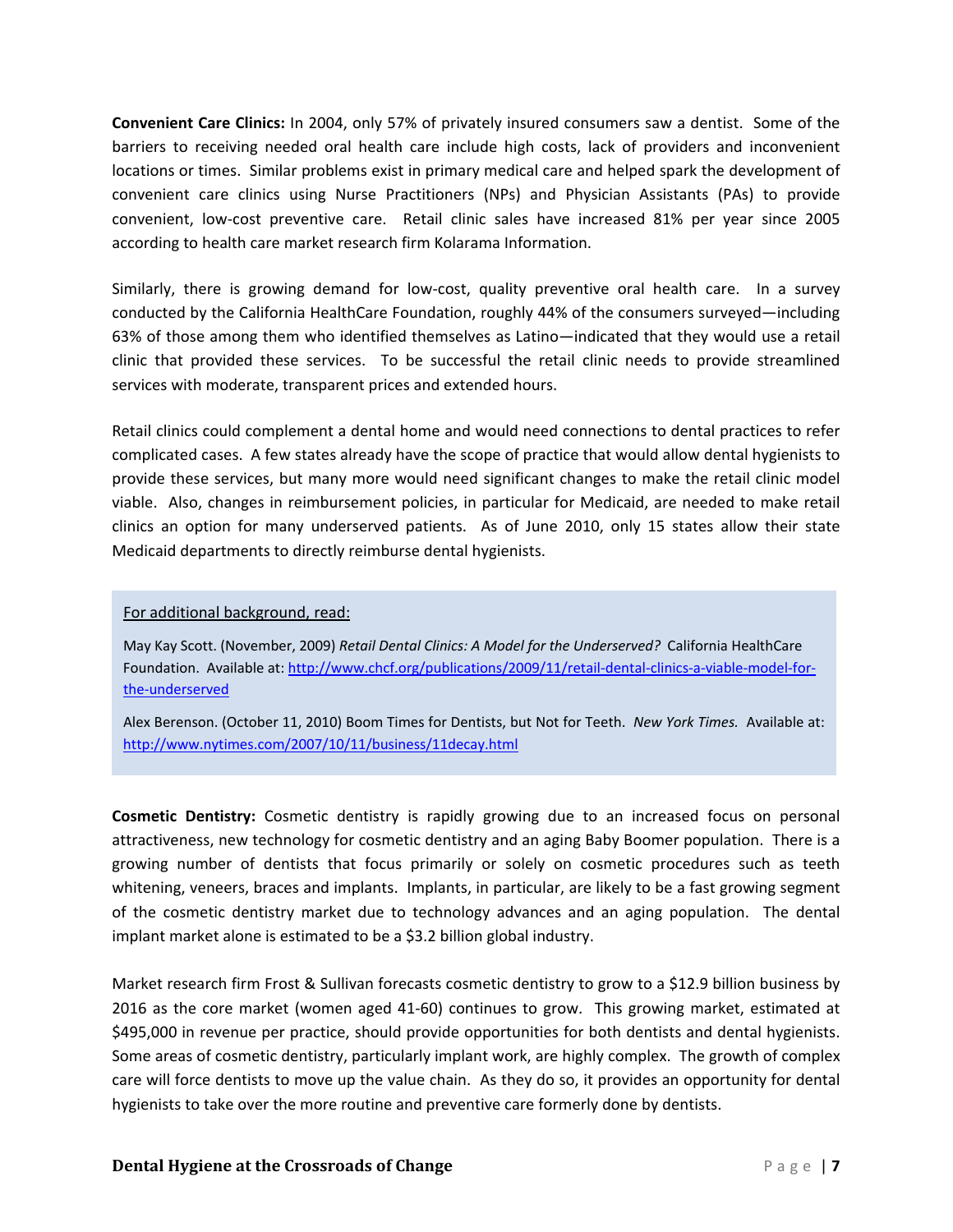For additional background, read:

Michael DiFrisco. (December 12, 2007) Cosmetic Dentistry Continues to Surge ‐ Market Estimated at \$2.75 Billion. *American Academy of Cosmetic Dentistry*. Press release available at: http://www.aacd.com/index.php?module=cms&page=723

Brahadeesh Chandrasekaran. (January 10, 2011) *The Rise of Cosmetic Dentistry*. Frost & Sullivan. Summary available at: http://www.frost.com/prod/servlet/market-insight-top.pag?docid=221252128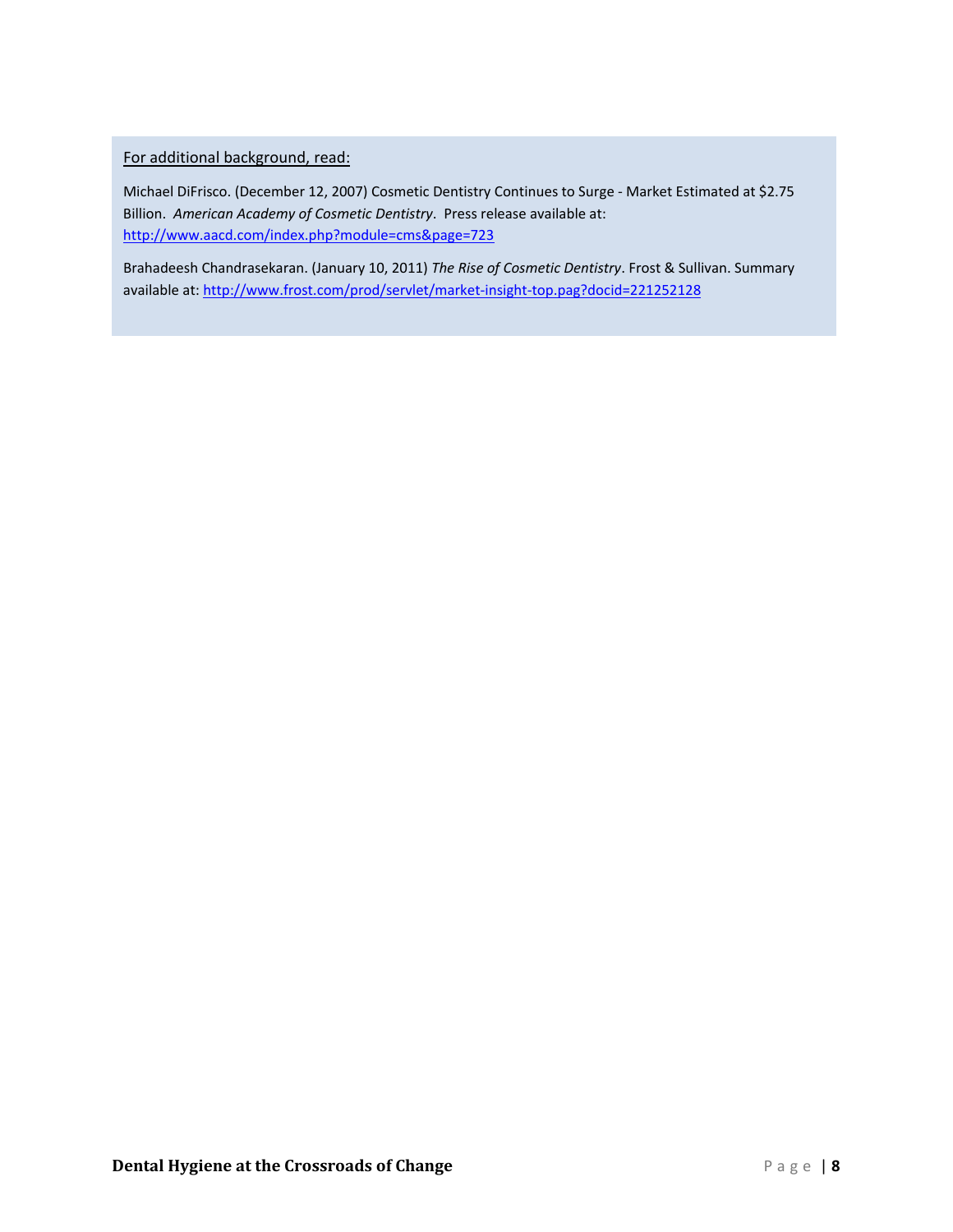## **Expanding Access & Ensuring Equity in Oral Health Care**

Many populations in the US don't have access to good dental care and this need could create new opportunities for dental hygienists working on the frontline of oral health. More than half the U.S. population does not visit a dentist each year. Poor, minority and rural communities are much more likely to have poorer oral health and unmet dental needs.

In 2014, health care access will extend to 94% of Americans due to laws enacted under the Patient Protection and Affordable Care Act (PPACA). The PPACA shifts the focus of health care to early stage prevention through reimbursement and delivery changes such as global payments for care, evidence‐based medicine and medical homes.

As the medical system focuses more on prevention, there will be a push to improve oral health knowledge and training among family doctors, nurses, physician assistants and other health care workers. However, existing and anticipated shortages of primary care providers limit the amount of oral health care these workers can provide directly.

*Expanding access to oral health care will be a defining issue for DHs looking to improve the health of the nation and create new opportunities for practice.*

#### Opportunities & Challenges for DHs

- Increased demand for oral health care.
- Greater outreach in underserved communities.
- Need for better training in cultural competency.

#### Opportunities & Challenges for ADHA

- Growing opportunity to expand access and influence.
- Need to increase direct payment for services & scope of practice.
- Large disconnect between diversity of the profession & the population.

The next likely step is to expand access to basic, low‐cost preventive oral health care through the health care exchanges, Medicare and Medicaid. Dedicated dental health providers will likely be embedded in new health care centers, community centers and schools especially in underserved communities. However, in order to seize these opportunities, the profession must improve its own diversity and educate existing dental hygienists in culturally competent care.

Dental hygienists are well placed to seize these opportunities as providers of quality oral health care. Advanced practice dental hygienists could work in collaboration with medical and community health professionals as part of a care team focused on prevention & wellness. In many states, without the expansion of dental hygienists' scope of practice, they would still need to operate under the supervision of a dentist using advanced telemedicine technology (see also Harmonization of Practice & Technology Advances in Oral Health for more information).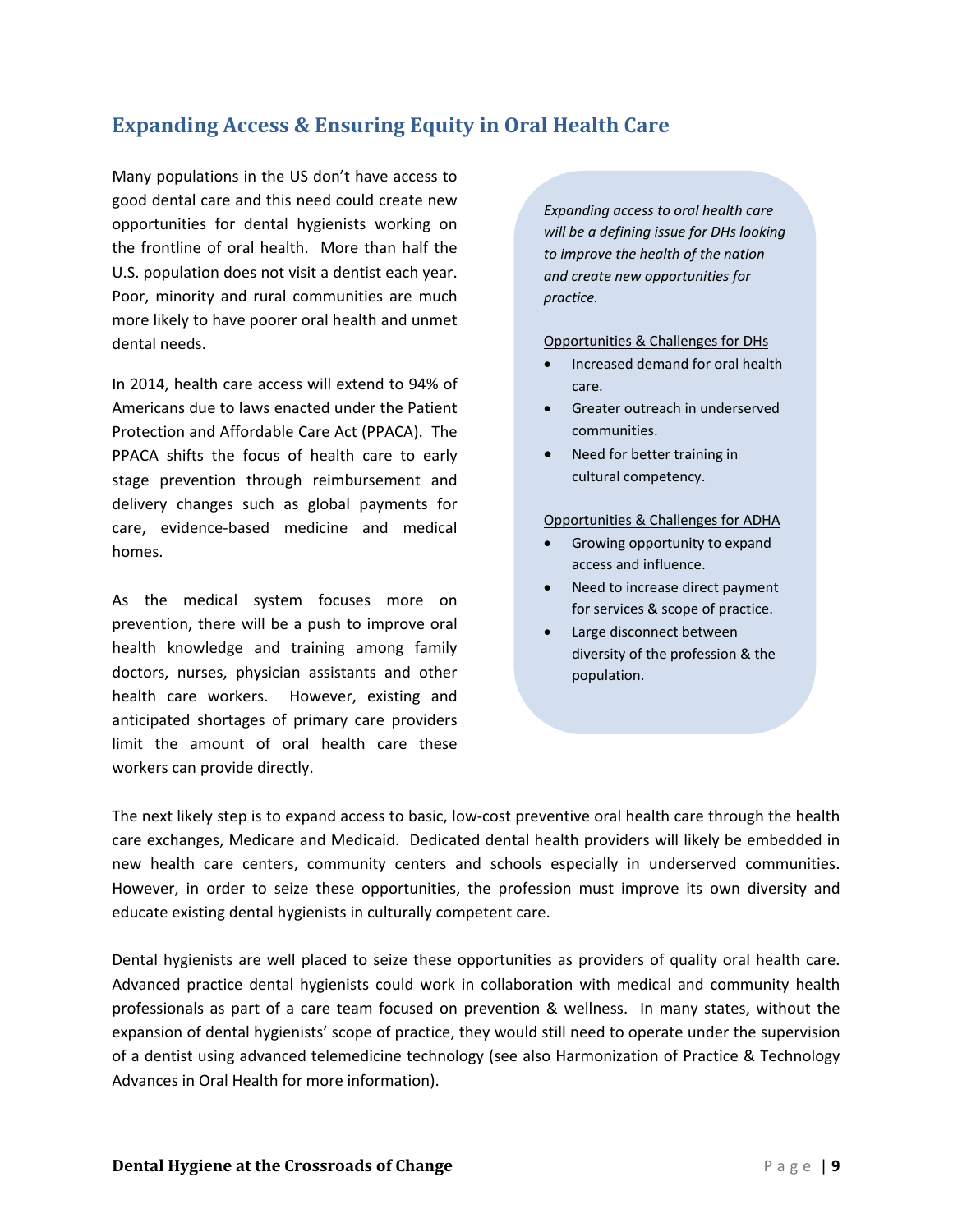- 1. Is the profession prepared to work in community and health care settings?
- 2. How can the profession increase its diversity and improve the cultural competency of existing members?
- 3. Who are the potential partners in health care, government, business and the non‐profit sector that can help ADHA expand access to good oral health care?

### *Additional Information*

**Whole Health:** Access to oral health care is a significant problem across the United States. In 2004, more than half the population did not see a dentist for regular preventive care. While in 2007, roughly 5.5% of the population reported being unable to get or delaying needed dental care. Those numbers are much higher than similar rates for patients needing medical care or prescription drugs. The numbers are even worse among poor, minority and rural communities. For example African‐American and Latino children are less likely to have seen a dentist or had dental contact in the past year than white children. By the same token, rural communities are much less likely to receive good oral health care. Fewer rural residents have dental coverage and there are fewer dentists in rural areas. Just 6% of dental hygienists live in rural areas. The water in rural communities is less likely to be fluoridated making dental caries more common.

Poor oral health is linked with multiple health problems including adverse pregnancy outcomes, respiratory disease, cardiovascular disease and diabetes. Oral diseases that start in the mouth can travel through the body, especially in patients whose systems are stressed by chronic disease. For example, periodontal bacteria have been found in brain abscesses, pulmonary tissue and cardiovascular tissue. Left untreated oral health diseases can lead to severe health problems and even death in rare cases.

Good oral health screening can also be a window into the general health of patients allowing trained providers to spot nutritional deficiencies, immune disorders, and some types of cancer. Non‐treatment of dental caries may be associated with inappropriate use of emergency room care. Emergency rooms are ill‐equipped to deal with oral health issues often leading to a prescription for pain or antibiotics and a referral to a qualified provider. The end result is higher costs and duplication of care without any increase in the quality of care. High, and inappropriate, use of the emergency room as a primary care center is one of the major drivers of health care costs.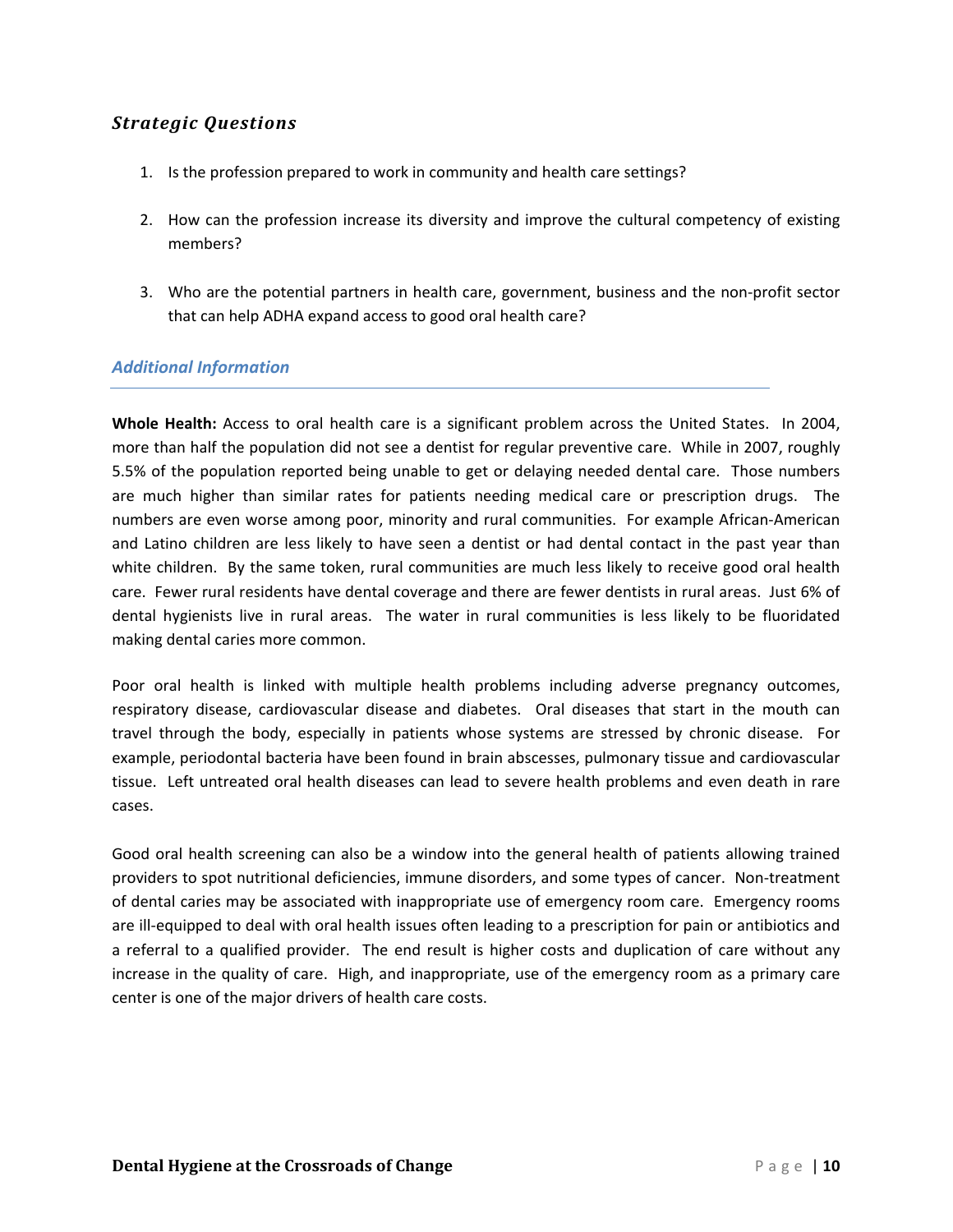### For additional background, read:

Institute of Medicine (IOM) and National Research Council (NRC). (2011*). Improving Access to Oral Health Care for Vulnerable and Underserved Populations.* Washington, DC: The National Academies Press. Available at: http://www.iom.edu/Reports/2011/Improving-Access-to-Oral-Health-Care-for-Vulnerable-and-Underserved-Populations.aspx

**Life Impact of Oral Health:** Good oral health is a key component of quality of life through its effects on speech, nutrition, growth and social development. Dental problems are correlated to sleep loss, concentration problems, and can cause chewing to be painful. Poor oral health affects the intake of dietary fiber and some nutrient‐rich foods (causing lower levels of beta carotene, folate and vitamin C among other nutrients). In the US, dental visits or problems related to oral health accounted for 117,000 hours of school lost per 100,000 children. Because most dental offices are open only during school and work hours, taking a child to the dentist can have a large impact on low-income families.

School Based Health Centers (SBHCs) are one growing area for reaching children by providing basic health care, including oral health care, in elementary and secondary schools. The PPACA includes new funding streams designed to expand and strengthen SBHCs. Government agencies such as HRSA are pushing for comprehensive oral health services in SBHCs. SBHCs are located right in the school where access to at-risk kids is high and offer a convenient location for busy parents especially the working poor. Studies have shown that children with access to a SBHC are twice as likely to have needed sealants; they also have improved academic performance, greater use of primary care and are less likely to use emergency rooms.

For both adults and adolescents, an appealing physical appearance is a requirement for a better quality of life. Some studies have shown a link between oral health and socioeconomic status that goes beyond access to care. However, the link between oral health and social status, while intuitive is mostly unexplored in the academic literature due to the difficulties in doing rigorous analysis on the subject. Despite this, the anecdotal evidence is widespread. For example, cosmetic dentistry and teeth straightening technology have both experienced rapid growth over the last decade even in the face of one of the worst recessions in modern history. As the use of cosmetic dentistry continues there will be a further gap in quality of life, and even professional prospects, among communities without access to good oral health care (see also Future Opportunities for Dental Hygienists).

### For additional background, read:

Aubrey Sheiham. (September, 2005) Oral Health, General Health and Quality of Life. *Bulletin of the World Health Organization*, 84 (9): 641‐720. Available at: http://www.who.int/bulletin/en/

A.N. Donaldson, B. Everitt, T. Newton, J. Steele, M. Sherriff and E. Bower. (January, 2008) The Effects of Social Class and Dental Attendance on Oral Health*. Journal of Dental Research*, (87) 1: 60‐64. Available at: http://jdr.sagepub.com/content/87/1/60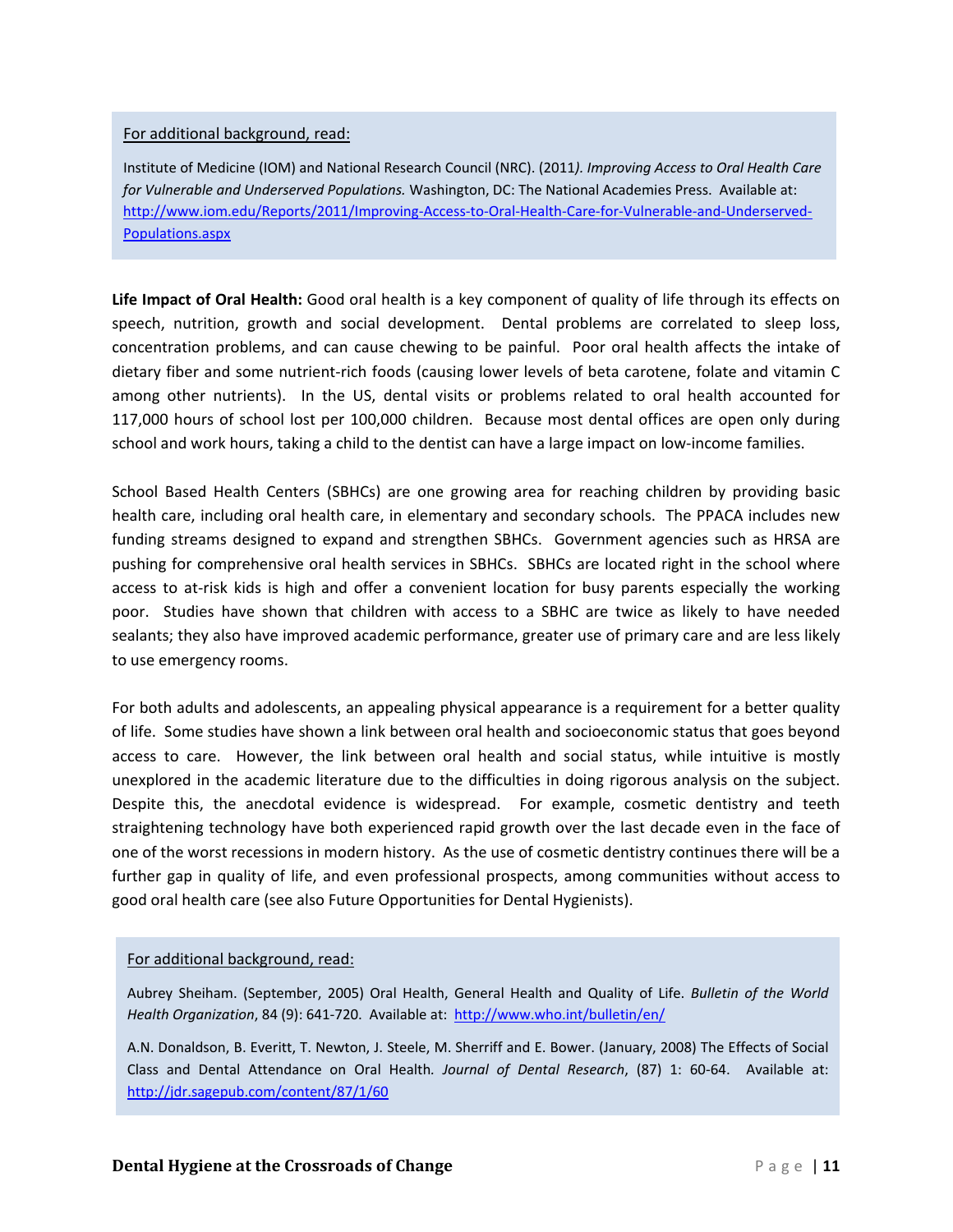**Workforce Diversity:** The concerns about providing culturally appropriate oral health care will grow as American society becomes much more diverse. Children of immigrant families, 87 percent of which are U.S. citizens, are the fastest growing segment of the nation's youth population. A diverse workforce (including race and ethnicity, gender, and geographic distribution) leads to better access to care, greater patient satisfaction, and better communication. For example, the research on health equity among Latinos shows that linguistically and culturally appropriate oral health care is an important component of reducing disparities.

Right now there is a huge need to educate the oral health care workforce in the cultural competency skills they will need to succeed in diverse communities. Dental hygienists are predominantly non-Hispanic white (over 90%) and female (99%). In addition, better programs for outreach, mentoring and education support are needed in underserved communities. As the demographics of the oral health workforce drifts further from the population they serve, dental and dental hygiene programs will be challenged to include more courses and clinical experience with diverse communities.

### For additional background, read:

Center for Health Workforce Studies. (2007*). Survey of Dental Hygienists in the United States.* American Dental Hygienists' Association (ADHA) Chicago, IL.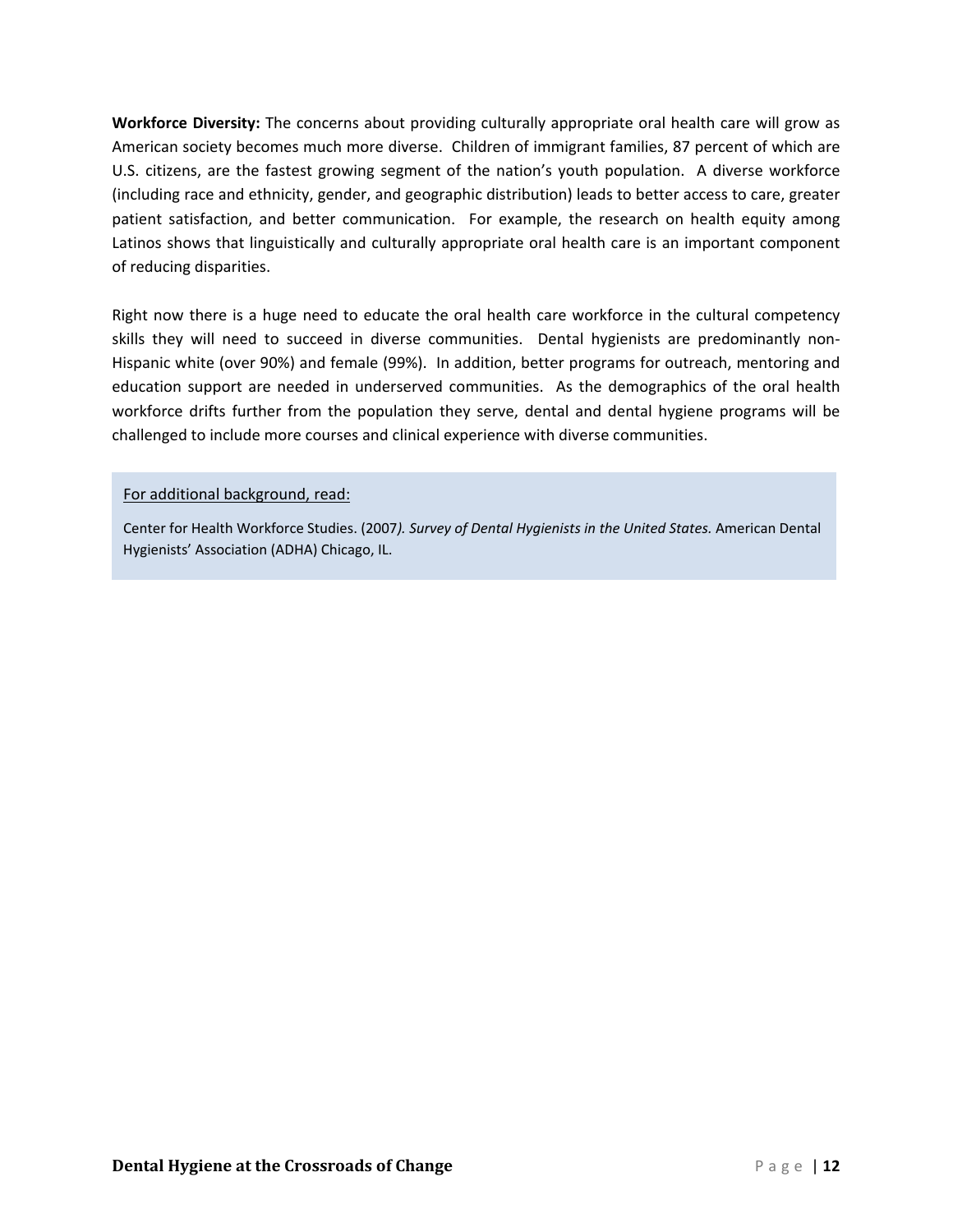## **Harmonization of Practice**

Currently, the scope of practice for dental hygienists varies widely by state. Public and private payers will look at harmonizing practice across states to improve quality of and access to oral health care.

Consolidation in the health care industry and the growing influence of the federal government are creating the conditions for increased harmonization of practice across the health care industry. Also, more health policy makers favor expanding the scope of practice for low and mid‐level health care providers as a way to increase access and lower prices.

Improving access to oral health care is a national concern and requires national attention. Correspondingly, in the near future, the federal government is likely to use reimbursement policies to harmonize practice across the states with an eye toward expanding access to care.

*Public and private payers will look to harmonize standards and scope of practice to improve quality of and access to oral health care.*

#### Opportunities & Challenges for DHs

- Direct access to patients for certain types of care.
- Greater freedom of movement and more career choices.
- Ongoing need to improve clinical skills.

#### Opportunities & Challenges for ADHA

- Potential to move into new areas of practice.
- Membership growth especially for advanced practitioners.
- Potential emergence of competitor organizations.

Dentist organizations oppose harmonization of practice fearing, low-quality and potentially low cost competition for services. However, this resistance could shift as more dentists pursue new, high‐value practice opportunities Also, as evidence based practice becomes the standard in health care, all health provider organizations will have a harder time blocking changes in scope of practice that are proven to be safe and effective.

These forces of change will also challenge the dental hygiene profession to clarify and update what makes this a distinct profession while championing new advancement opportunities for dental hygienists. For example, the widespread adoption of dental therapists to improve oral health care in rural communities as envisioned by the W.K. Kellogg Foundation could accelerate this examination of the profession's identity and future evolution.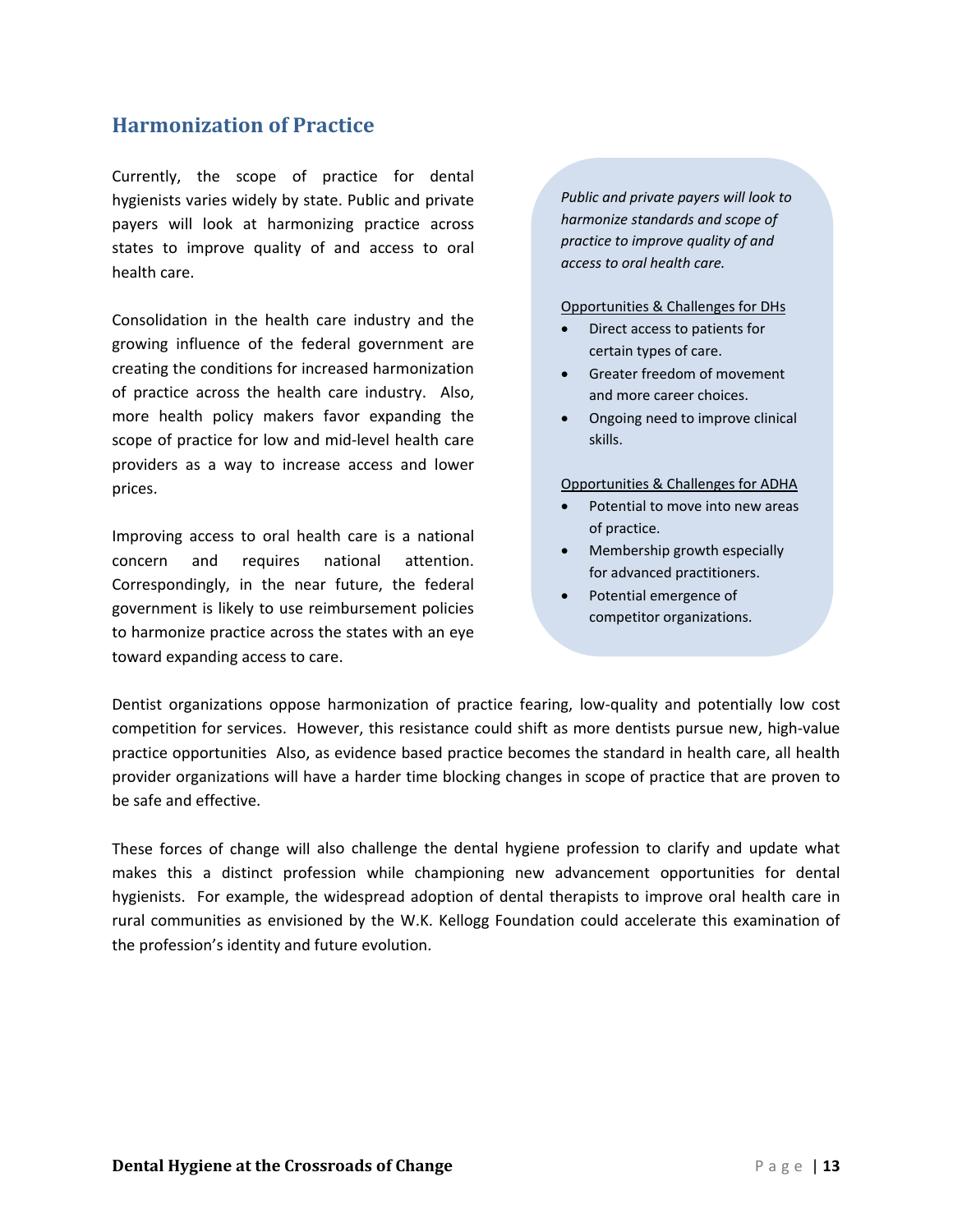- 1. How can the profession use the harmonization of practice to expand professional opportunities of dental hygienists?
- 2. Are dental hygienists open to accepting and collaborating with dental therapists and other emerging providers of oral health care?
- 3. Will ADHA be prepared to take a leadership/controlling role in the licensure of new practitioners in advanced or expanded scopes of practice?

### *Additional Information*

**Scope of Practice:** The profession of dental hygiene is expanding beyond traditional roles and core competencies. One indicator of this shift is the growing number of dental hygienists with special permits and permissions to provide care beyond what was originally delineated under their state's laws. In 2007, almost half of all dental hygienists (47.3%) reported having a certification or permit to practice under special circumstances such as unsupervised practice. Roughly one quarter of the dental hygienists in the same survey held two or more current state licenses.

The high number of dental hygienists with special permits and permissions points to a growing demand for advanced dental hygiene practitioners (ADHP). Dentists, particularly younger dentists, are relying on dental hygienists to perform more complex care. Dental hygienists are also interested in expanding their knowledge and career choices. Most importantly, the ADHP would help address the huge unmet needs for oral health care in underserved communities (see also Expanding Access & Ensuring Equity in Oral Health Care). However, in many states, legacy regulations and institutional resistance prevent the public from directly accessing dental hygienists for preventive care.

### For additional background, read:

Center for Health Workforce Studies. (2007) *Survey of Dental Hygienists in the United States.* American Dental Hygienists' Association. Available at: http://adha.org

**Dental Therapists:** The push for dental therapists to serve underserved communities is one area where public policy is pushing out the scope of practice in the face of institutional resistance from dental providers. Under the original model, based on dental therapist programs in Australia, New Zealand and the UK, dental therapists can provide care directly to patients with limited or no supervision by a dentist. Dental therapists receive two years of training in preventive services and common dental procedures such as fillings and uncomplicated extractions.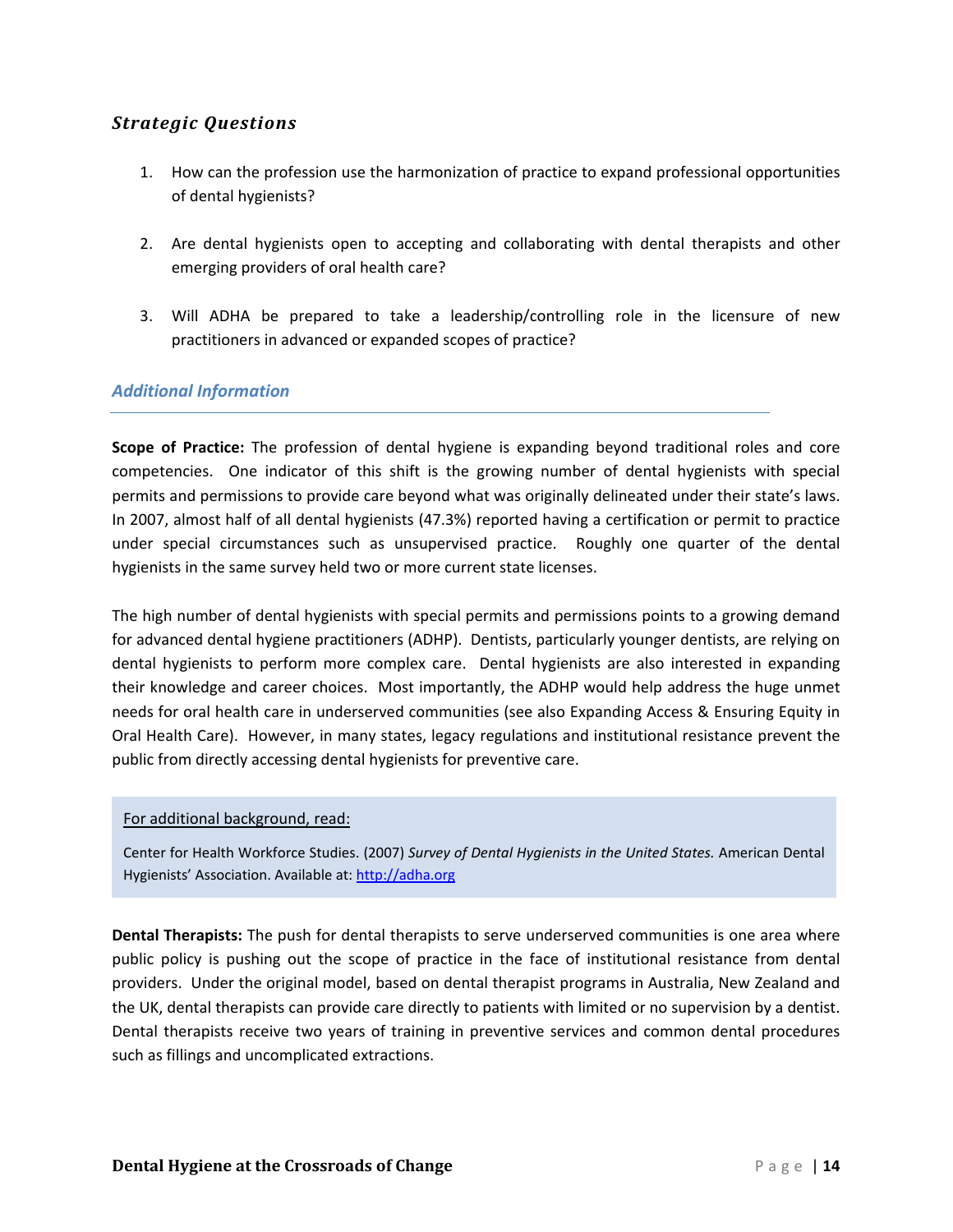Public health advocates, particularly the W.K. Kellogg Foundation, have promoted the dental therapist model as a way to address oral health care shortages, particularly in isolated rural communities. Currently, Alaska operates a dental therapist program that provides care in isolated Alaska Native Communities. The W.K. Kellogg Foundation is currently investing more than \$16 million in similar dental therapy programs in Kansas, New Mexico, Ohio, Vermont and Washington.

There is significant institutional resistance to dental therapy, particularly to the idea of giving dental therapists access to patients without dental supervision. This resistance could ease with advances in information and communication technology that allow dentists to supervise dental therapists remotely (see also Technology Advances in Oral Health). Recent legislation passed in Minnesota allows dental therapists to administer a number of services without an on‐site dentist, but all restorative services, extractions, and complex care require the presence of a dentist.

Dental therapists in Minnesota will be graduates of an approved bachelor's or master's education program. The legislation also included an advanced dental therapist provision for a master level educated provider with expanded scope of practice without on‐site supervision (similar to the ADHP model championed by ADHA). On August  $5<sup>th</sup>$ , 2011, the Minnesota model for dental therapists took a significant step forward, with the Commission on Dental Accreditation (CODA) agreeing to establish accreditation standards for dental therapy education programs.

### For additional background, read:

Alex Berenson. (April 28, 2008) Dental Clinics, Meeting a Need With No Dentist. *The New York Times.* Available at: http://www.nytimes.com/2008/04/28/business/28teeth.html

W.K. Kellogg Foundation. (November 17, 2010) Dental Therapy Website. Available at: http://www.wkkf.org/what‐we‐support/healthy‐kids/dental‐therapy.aspx

American Dental Hygienists' Association. (2010) The History of Introducing a New Provider in Minnesota Available at: www.adha.org/downloads/MN\_Mid-Level\_History\_and\_Timeline.pdf

**The Slow Process of National Harmonization:** Consolidation in the health care industry and fiscal pressures are pushing states toward national standards and harmonization of practice. The PPACA continues this trend with greater federal involvement in health care including the development of national standards for clinical care (see also Expanding Access & Ensuring Equity in Oral Health Care).

The same trends pushing toward harmonization of practice in the broader health care industry can be seen in oral health care, although the process is not nearly as advanced. States are moving toward regional standards through the increased use of regional testing services, as a way to improve quality and to cut costs. Similar to the broader trends in health care, a review of legislation related to dental hygiene shows that states are expanding scope of practice to make oral health care more accessible.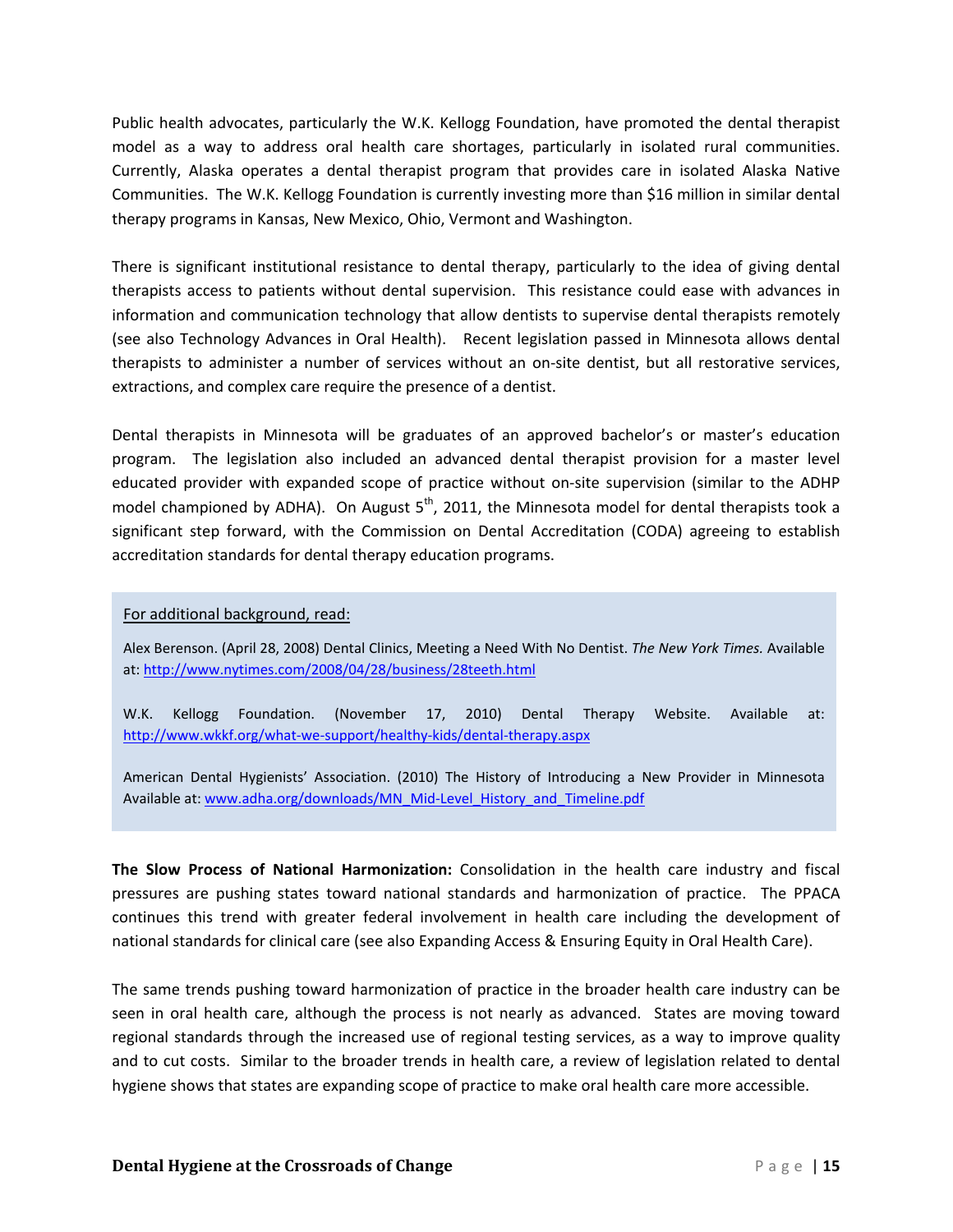States may eventually move toward one national clinical examination. A single clinical examination would help validate an expanded scope of dental hygiene practice, limit confusion among states and enable dental hygienists to move freely to areas of high demand for oral health care. It would also enable greater national control over skill development of the profession and reduce costs for states.

Harmonization of practice is also something that the younger generation desires. Millennials generally have a global outlook and will push for greater freedom of movement throughout their careers. In fact, the next step may be the development of international standards for clinical practice and more liberal reciprocation agreements that would allow freer movement of dental hygienists across the globe.

For additional background, read:

American Dental Hygienists' Association. (August 2011) *Stateline Website.* Available at: http://www.adha.org/governmental\_affairs/stateline.htm

Ameerah T. Givens. (September‐October, 2009) Dental Hygiene: One Profession, One License, One National Clinical Examination. *Strive‐The Student View.* Available at: http://www.adha.org/publications/strive/0910‐ 2009‐strive.htm

Vanessa A. Fernandes. (September‐October, 2009) An International Dental Hygienist in America. *Strive‐The Student View.* Available at: http://www.adha.org/publications/strive/0910‐2009‐strive.htm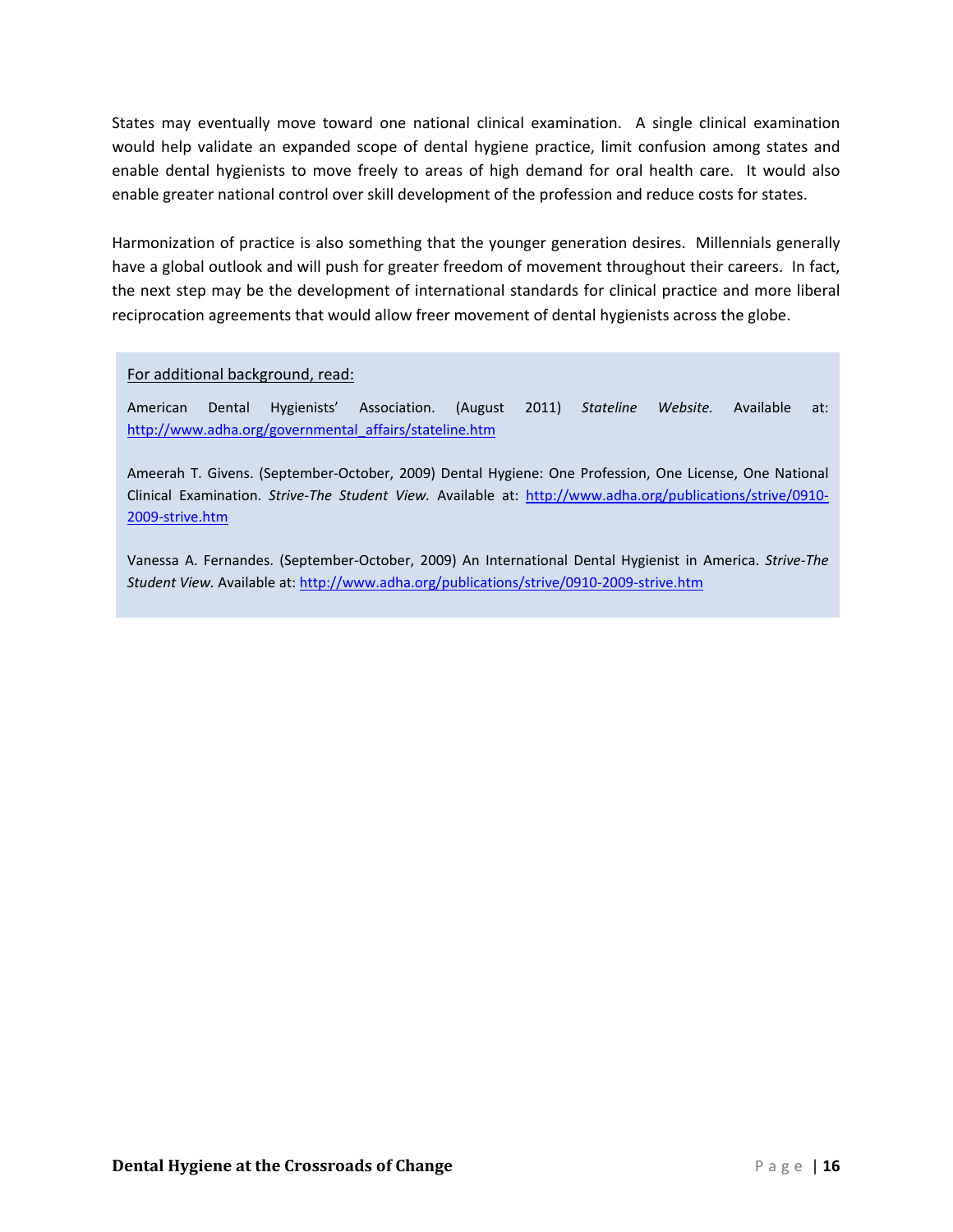## **Growth of ForProfit Schools and Corporate Education**

At a time when governments are too strapped to meet the increasing demand for workforce education, for‐profit schools and corporate education programs have stepped in with innovative solutions to educate adults for new job opportunities.

For‐profit schools have targeted dental hygiene programs as one of many growth opportunities. However, these new for‐profit schools often target students in urban areas that already have established dental hygiene programs. This can lead to local surpluses of dental hygienists, depressed wages, and reduced career opportunities for both new and existing dental hygienists. Many new dental hygienists are also saddled with higher levels of student debt from higher tuition.

Staffing is a growing challenge for all dental hygiene programs as the Baby Boomer generation enters retirement age. Almost half of the full-time dental

*Private schools and corporate education programs will continue to grow creating fierce competition for jobs in some markets.*

Opportunities & Challenges for DHs

- Growing career opportunities in dental hygiene education.
- Financing education and paying down student debt.
- Avoiding over‐saturated markets for dental hygienists.

### Opportunities & Challenges for ADHA

- Shortages of qualified dental hygiene educators.
- Growing student debt among membership.
- Ensuring high educational standards across private & public institutions.

hygiene faculty is approaching retirement age. For-profit schools are able to challenge more established schools for faculty by being more entrepreneurial and less constrained in how they staff and structure education programs. Also, with the advent of online learning technologies to administer and deliver professional development, many corporations have elected to offer free and low‐cost education programs to win clients and build customer loyalty. They are bypassing associations and universities to reach prospective students by layering knowledge and professional development opportunities over their marketing efforts.

At the same time, state and federal governments are slashing budgets for universities and community colleges. They will face continued pressure to cut funding over the next two decades due to massive shortfalls in pension programs, social security and health care. Established education providers will not be able to rest on their record of creating and maintaining the highest standards for dental hygiene education. To attract future students, they will need to innovate and deliver education on the topics adult learners are seeking. In the end, by providing competition to established education providers, for‐ profit schools and corporate education programs may help to expand the teaching of soft skills, business skills, clinical skills and technical skills that dental hygienists will need to succeed in the future.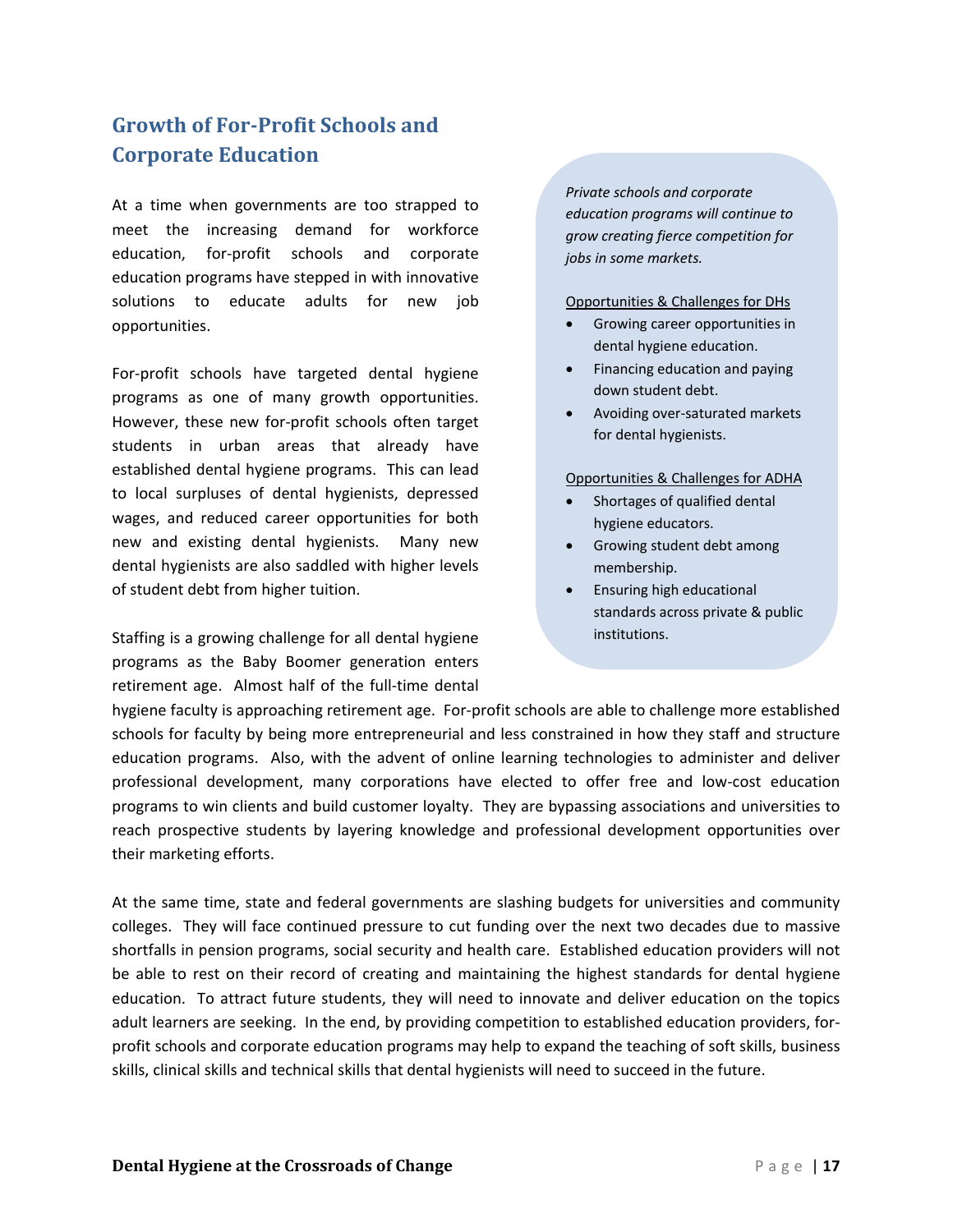- 1. Are for‐profit dental hygiene programs doing a good job of preparing graduates for the future?
- 2. How can the profession encourage more dental hygienists to become educators?
- 3. Who are the leaders among for‐profit and corporate education dental hygiene programs and can ADHA partner successfully with them to advance the profession?

### *Additional Information*

**Enrollment across the Dental Professions:** Enrollment has been growing across the dental professions, particularly among care extenders like dental hygienists. The enrollment in dental programs across the United States has increased 17.6% over the last decade. Enrollment in dental hygiene programs has grown 20% in the last decade. Despite this heady growth, there remains significant unused capacity in dental hygiene programs. Over 80% of degrees awarded to dental hygienists are associate degrees, with bachelor degrees making up the majority of the remainder.

Racial and ethnic diversity is increasing among students of the dental professions. For example, roughly 41% and 20% of first-year students enrolled in dental and dental hygiene programs respectively were non-white. Dental hygiene programs continue to struggle with gender diversity, with men making up only 3.3% of first-year students. However, as an interesting side-note, non-whites make up the majority of male first‐year students.

### For additional background, read:

American Dental Association (February, 2011) *2009‐10 Survey of Dental Education: Academic Programs, Enrollment and Graduates*. Available at: http://www.ada.org/1621.aspx

American Dental Association (February, 2011) *2009‐10 Survey of Allied Dental Education*. Available at: http://www.ada.org/1621.aspx

**For‐Profit Schools:** The recent growth of dental hygiene programs has been driven by private, for‐profit programs. Roughly 60% of the institutions offering new dental hygiene programs between 2007 and 2011 were private programs. The vast majority of the private programs were for-profit programs. However, despite this strong growth in private programs, it should be noted that 88.7% of the institutions offering dental hygiene education are public institutions. While the high growth of private programs points to a larger future shift in dental hygiene education, it might take decades for the true impact to be felt across the profession.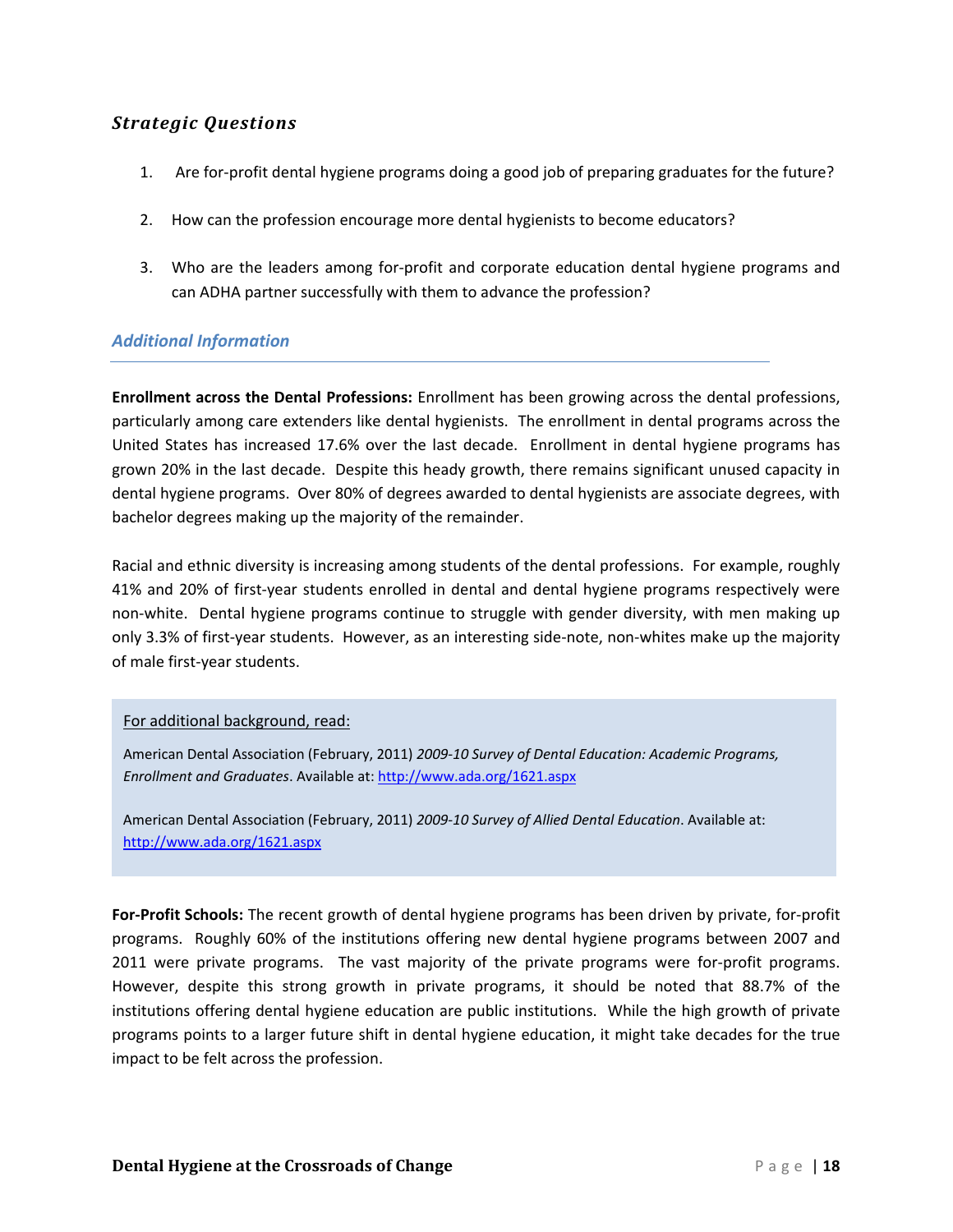However, based on a review by the authors on new programs listed in the most recent American Dental Association (ADA) survey of allied dental education, many dental hygiene programs open in urban areas that already contain one or more dental hygiene programs. This can easily lead to oversupply and underemployment in those markets while the broader need for oral health care remains unfulfilled. About one‐third of dental hygienists (34.1%) who reported difficulty in finding work in 2007 cited overproduction of dental hygienists in their area as a contributing factor to their inability to find work.

### For additional background, read:

American Dental Hygienists' Association. (June, 2011) *Dental Hygiene Education Facts.* Available at: http://www.adha.org/careerinfo/dir\_education.htm

American Dental Association (February, 2011) *2009‐10 Survey of Allied Dental Education*. Available at: http://www.ada.org/1621.aspx

**Quality of Education:** The growth in enrollments at dental education programs is causing widespread shortages in skilled educators. Surveys of dental hygiene educators reveal almost half of full-time faculty members are approaching retirement age. Some of the other factors leading to shortages of educators across the health professions include low levels of interest in academic careers and disparities in salaries between careers in education and private practice. There are challenges that are unique to dental hygiene including a smaller base of practitioners with a baccalaureate degree, a low number of master degree programs in dental hygiene, lack of diversity among faculty, inadequate mentoring of new faculty and lack of institutional support for dental hygiene faculty.

One significant challenge is ensuring that the growing number of for‐profit dental hygiene programs are offering the courses needed for dental hygienists to transfer to 4‐year programs should they decide to pursue a career in education. The baccalaureate degree is the entry‐level degree for dental hygienists interested in careers in education and many more dental hygienists will need to complete a baccalaureate degree to address current and future shortages (see also Harmonization of Practice).

### For additional background, read:

Elizabeth Carr, Rachel Ennis, Laura Baus. (Fall, 2010) The Dental Hygiene Faculty Shortage: Causes, Solutions and Recruitment Tactics. *Journal of Dental Hygiene,* 84 (4): 165‐169. Available at: http://findarticles.com/p/articles/mi\_hb6368/is\_4\_84/ai\_n57230729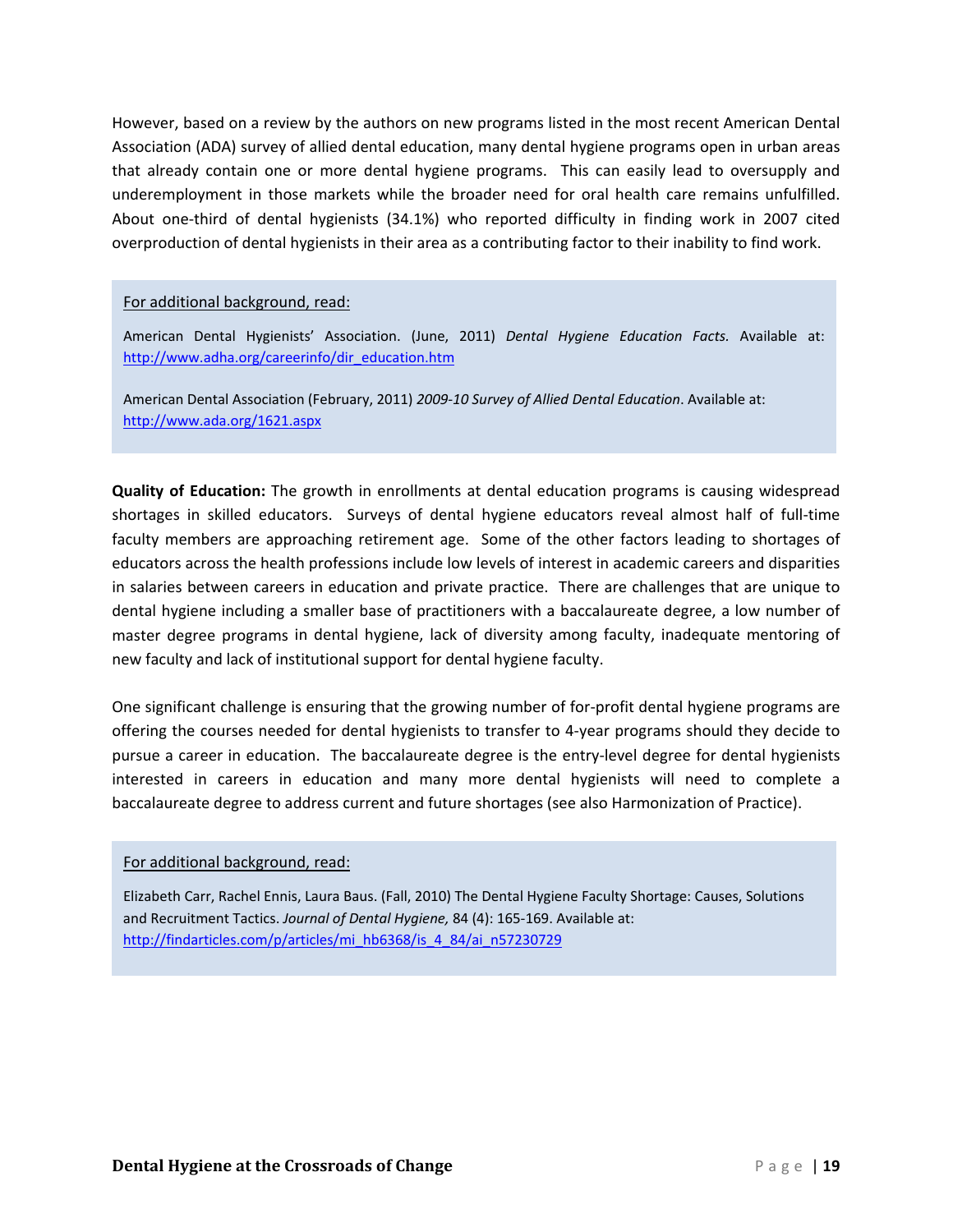**Higher Education Cuts:** Almost every state in the nation has experienced ballooning budget deficits as a result of the recent recession and jobless recovery and is making deep cuts in funding for higher education. For example, the state of Florida's cuts led to tuition hikes of 15% for 2011-2012, bringing the cumulative tuition increase since 2009 to 52%. In almost all cases, the tuition hikes at state institutions are in addition to widespread furloughs and staff cuts. The pain is likely to continue in the foreseeable future as 25 states are making major cuts in higher education for 2012, according to analysis by the Center on Budget and Policy Priorities. At least 16 of those states have proposed layoffs or identifiable cuts in pay and/or benefits for public workers.

### For additional background, read:

Erica Williams, Michael Leachman and Nicholas Johnson. (July 28<sup>th</sup>, 2011) State Budget Cuts in the New Fiscal Year Are Unnecessarily Harmful. *Center on Budget and Policy Priorities.* Available at: http://www.cbpp.org/cms/index.cfm?fa=view&id=3550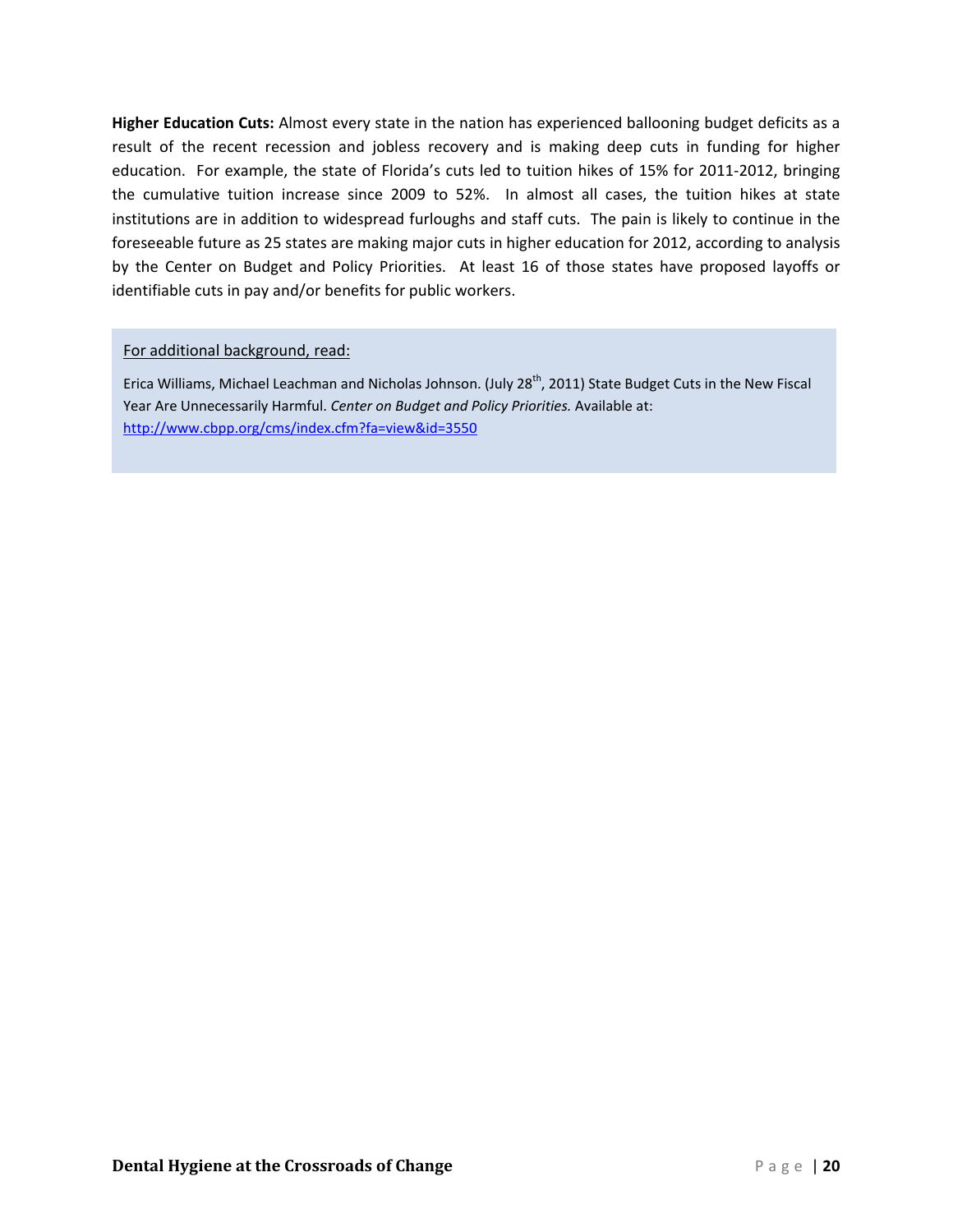## **Technology Advances in Oral Health**

Successful oral health care providers will take advantage of new technologies to provide better quality and more convenient care. Less adaptive professions will see a decrease in demand for their services as new technology takes over lower‐ value services.

Private companies and government agencies have been investing heavily in nanotechnology and biotechnology research. The fruits of that research are already hitting the market in the form of better imaging technologies, innovative materials, new consumer products and pharmaceuticals. Over the next two decades, this will pay out further dividends, with the development of bio‐engineered tissue and gels that promote soft‐tissue growth.

The next generation of dental hygienists will need to have a higher level of knowledge and the technical skills to effectively use new technologies. As more dentists provide high‐value services such as regenerative dentistry, they will *New advances in science and technology will radically alter oral health care*

#### Opportunities & Challenges for DHs

- Better preventive treatments for patients.
- More opportunities to provide high‐value services.
- Greater need to keep current on new technologies for care.

#### Opportunities & Challenges for ADHA

- Potential to expand scope of practice.
- Strong need to keep leadership & membership aware of technology advances.
- Potential for advances to erode lower‐value services.

be looking to dental hygienists to take over many of their former duties, allowing skilled dental hygienists to expand their scope of practice and provide more advanced levels of care. Also, better information and communication technologies will expand the reach of teledentistry allowing advanced practice dental hygienists working in remote locations to regularly check in and confer with dentists on more complex cases.

New technology will likely take over some of the lower-value services in oral health care. Patients will have a wide array of improved consumer products for preventive home care. Also, advances in robotics and automation may automate some of the routine tasks of dental hygienists. One possibility is the combination of advanced robotics, imaging technology and treatment advances such as dental lasers. These automated systems could provide basic cleaning and treatment of pre-cavities. The economic advantage of the machines is likely to be small due to high costs. However, continued shortages of oral health providers might make them a disruptive innovation in underserved communities.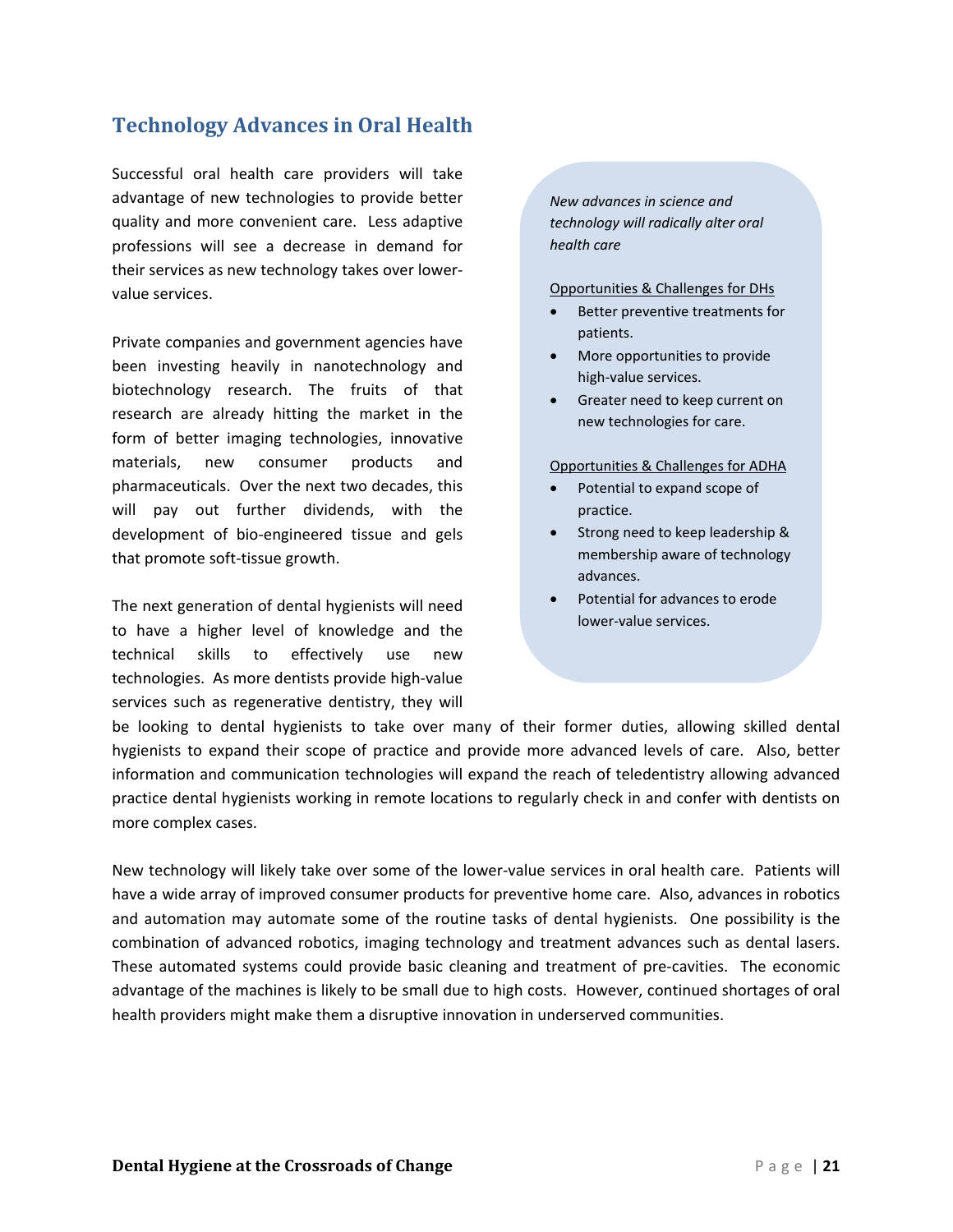- 1. What resources are available for practicing dental hygienists who need to learn about new technologies for care?
- 2. How well is ADHA evaluating new advances in technology and communicating those changes to the membership?
- 3. Is the profession prepared to take a leadership role in developing new technologies for oral health care?

## *Additional Information*

**Imaging & Treatment Advances:** Imaging technologies such as spiral CT scanning and intra‐oral digital cameras are allowing dental hygienists to create richer models of a patient's mouth and teeth. Greater detail and the use of 3D models are improving the ability of dentists to identify structural problems and develop precise solutions. Continued advances in imaging technology will enable dentists and dental hygienists to spot cavities very early, thereby allowing early treatment and prevention of cavities. For example, laser systems could be effective in finding tiny early cavities that traditional machines may miss. Early identification and treatment of cavities is quicker, cheaper and less painful for the patient.

The most interesting future development may be the combination of imaging technologies with alternatives to the dental drill. Dental lasers allow dentists to remove shallow areas of decay without much pain or discomfort (alleviating the need for a local anesthesia). Also, air abrasion technology, which was first invented in the 1940s, is experiencing a renaissance as companies experiment with new applications and additives to the blown air. Air abrasion excels at delicate work, and patients like the reduction in noise, vibration and pain.

However, few dental offices have adopted these two technologies due to the high initial cost of the machines. That might change as imaging technologies advance and merge with new automated systems for care. Automated robotic systems are increasingly used in medical care and are displacing many traditional surgeries with less invasive alternatives. Similar to medicine, the high precision and low amount of pain associated with the dental laser and air abrasion technologies make them good candidates for future automated machines for identifying and treating early cavities.

However, the high cost of these future machines may limit their use in oral health care without new innovation in the delivery of care. It is possible that technology improvements could pave the way for a disruptive innovation in the marketplace. A couple of examples of disruptive innovations in similar markets include the development of Invisalign in the orthodontic market and laser eye surgery in ophthalmology.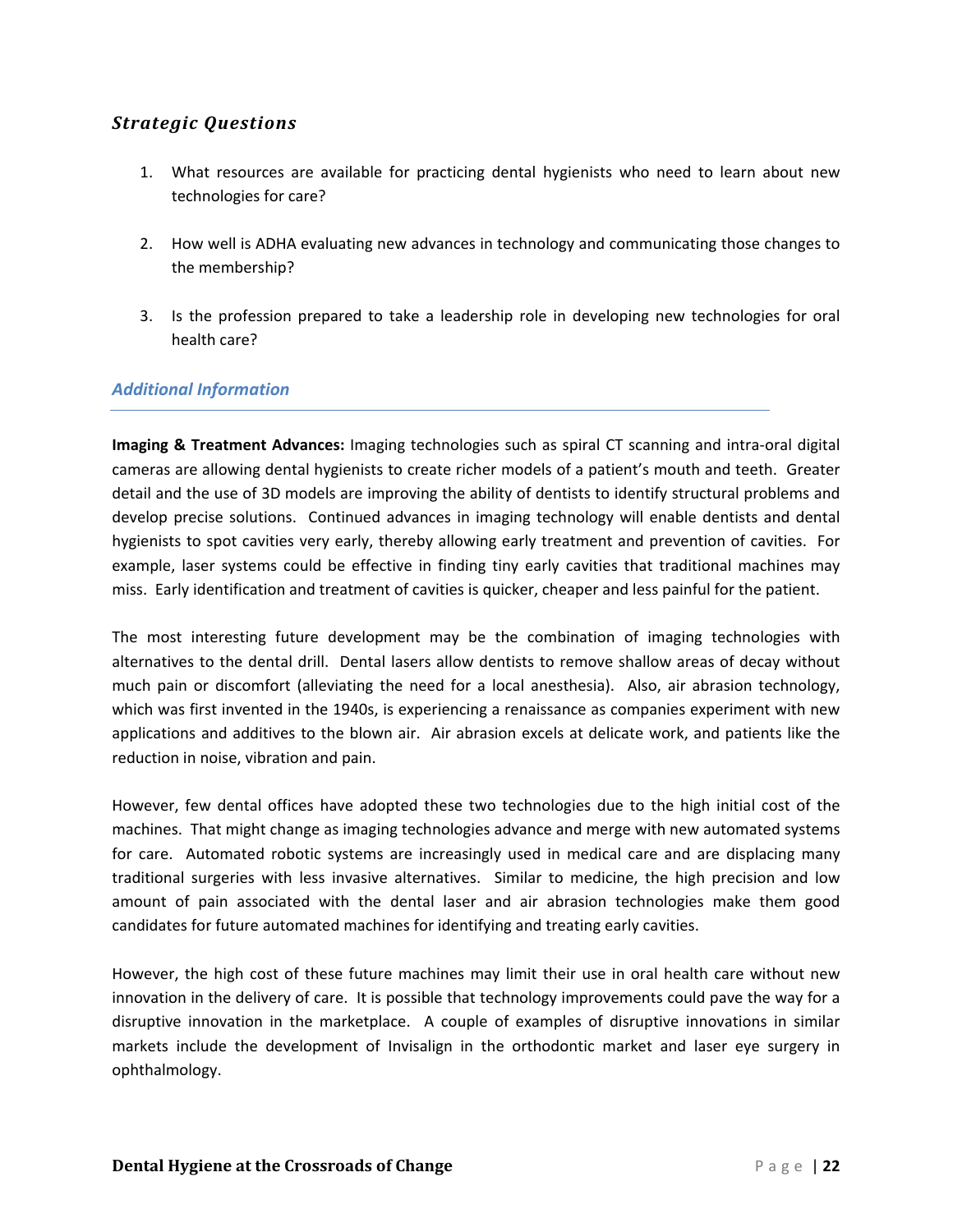### For additional background, read:

Amber Dance. (June 10<sup>th</sup>, 2010) In the Works: Dental Lasers. *Los Angeles Times.* Available at: http://articles.latimes.com/2010/jun/07/health/la‐he‐in‐the‐works‐20100607

**Nanotechnology Advances:** Businesses and government agencies such as the National Institute of Dental and Craniofacial Research (NIDCR) have been investing heavily in nanotechnology research. Nanotechnology works on the molecular level, atom by atom, to create new materials with unique molecular structures. Nanotechnology is already being used to improve a wide array of consumer products for oral health. For example, mouthwashes are available that use nano‐silver particles to combat bacteria and many newer brands of toothpaste include nano‐sized crystals of hydroxyapatite (a key component of tooth enamel). On a more cautious note, little is currently known about the longterm impacts of nanotechnology products on health and the environment. Some preliminary studies indicate there may be significant risk of nano-particles passing through the skin into the bloodstream and accumulating in tissue and organs.

Advances in nanotechnology will likely lead to a new generation of tooth‐colored fillings that are stronger, adhere to the tooth longer and look more like natural teeth. Some of the current advantages of nanotechnology materials include improved biocompatibility, strength, wear-resistance, toughness and aesthetics. Nanotechnology researchers are also having success in developing new adhesives with greater strength and unique properties.

Nanotechnology is also enabling new advances in regenerative dentistry by creating materials containing nano‐particles of growth hormone or other medicines. These new gels, films, scaffolds and fillings are able to encourage natural tissue growth. In one case, a team of French scientists recently used a nanotech gel containing a growth hormone to regenerate dying tooth pulp in mice. These types of gels could dramatically improve the effectiveness of root canal therapy if researchers are able to replicate the results in humans.

### For additional background, read:

J. Clarence Davies (April 28, 2009) *Oversight of Next Generation Nanotechnology.* Project on Emerging Nanotechnologies. Available at: http://www.nanotechproject.org/publications/archive/pen18/

Science Daily (July 3, 2009) Nanotechnology May Increase Longevity of Dental Fillings. Available at: http://www.sciencedaily.com/releases/2009/07/090701145529.htm

Eric Bland (September 7, 2010) No more fillings? Gel regenerates teeth. *MSNBC.* Available at: http://www.msnbc.msn.com/id/37978810/ns/health‐oral\_health/#.Tk6aoV185Ao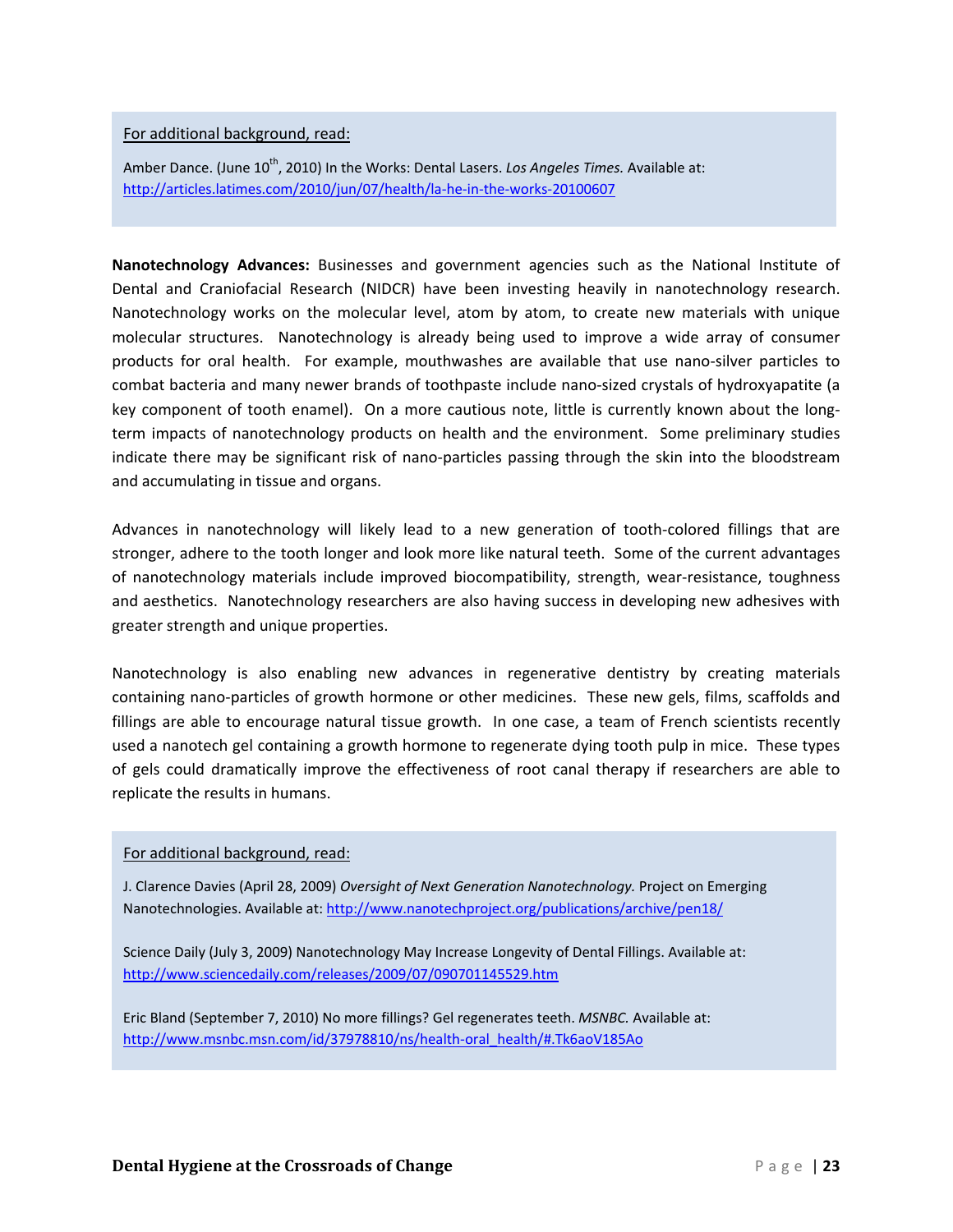**Regenerative Dentistry:** One of the most exciting areas of current medical research is the development of living, functional tissues to repair or replace damaged organs. Researchers are currently exploring a few different avenues including the cultivation of stem cells, kick-starting regeneration inside the body and the growing of organs and tissue in vitro (tissue engineering). One of the most promising areas of current research is regenerative medicine in oral health (also called regenerative dentistry).

One of the more advanced areas of tissue engineering is the growing of teeth by using stem cells layered over scaffolds infused with growth factors. These grown teeth are much more natural than traditional implants. Researchers are also developing bio‐compatible scaffolds that can be placed directly in the mouth so a new tooth can be grown directly in the tooth socket. Other researchers are exploring ways to encourage growth using cells that are found in the adult mouth. For example, researchers at the University of Alberta are exploring ways to use low doses of ultrasound to stimulate tooth growth from a patient's own gums.

Regenerative dentistry research has been delayed due to the tricky technical and moral problems associated with stem cells. This has encouraged scientists to explore sources of postnatal stem cells that can be used for specific applications. An interesting area of research is primary teeth, or more specifically, the stem cells found within primary teeth. They are abundant, easy to extract and are an ideal source of cells for tooth structures and bone. Also, the stem cells are genetically linked to the patient. Stem cells from primary teeth may also be useful for regeneration of soft tissue and even for the treatment of neural and degenerative diseases.

### For additional background, read:

P.D. Telles, M.A. Machado, V.T. Sakai and J.E. Nör. (May‐June, 2011) Pulp Tissue from Primary Teeth: New Source of Stem Cells. *Journal of Applied Oral Science.* Available at: http://www.scielo.br/scielo.php?pid=S1678‐ 77572011000300002&script=sci\_arttext

Science Daily. (May 25, 2010). Tissue Engineering Technique Yields Potential Biological Substitute for Dental Implants. Available at: http://www.sciencedaily.com/releases/2010/05/100524111724.htm

The Economist. (February 26, 2004) Tooth Fairies: It May Soon Be Possible for Adults to Grow New Teeth. Available at: http://www.economist.com/node/2459140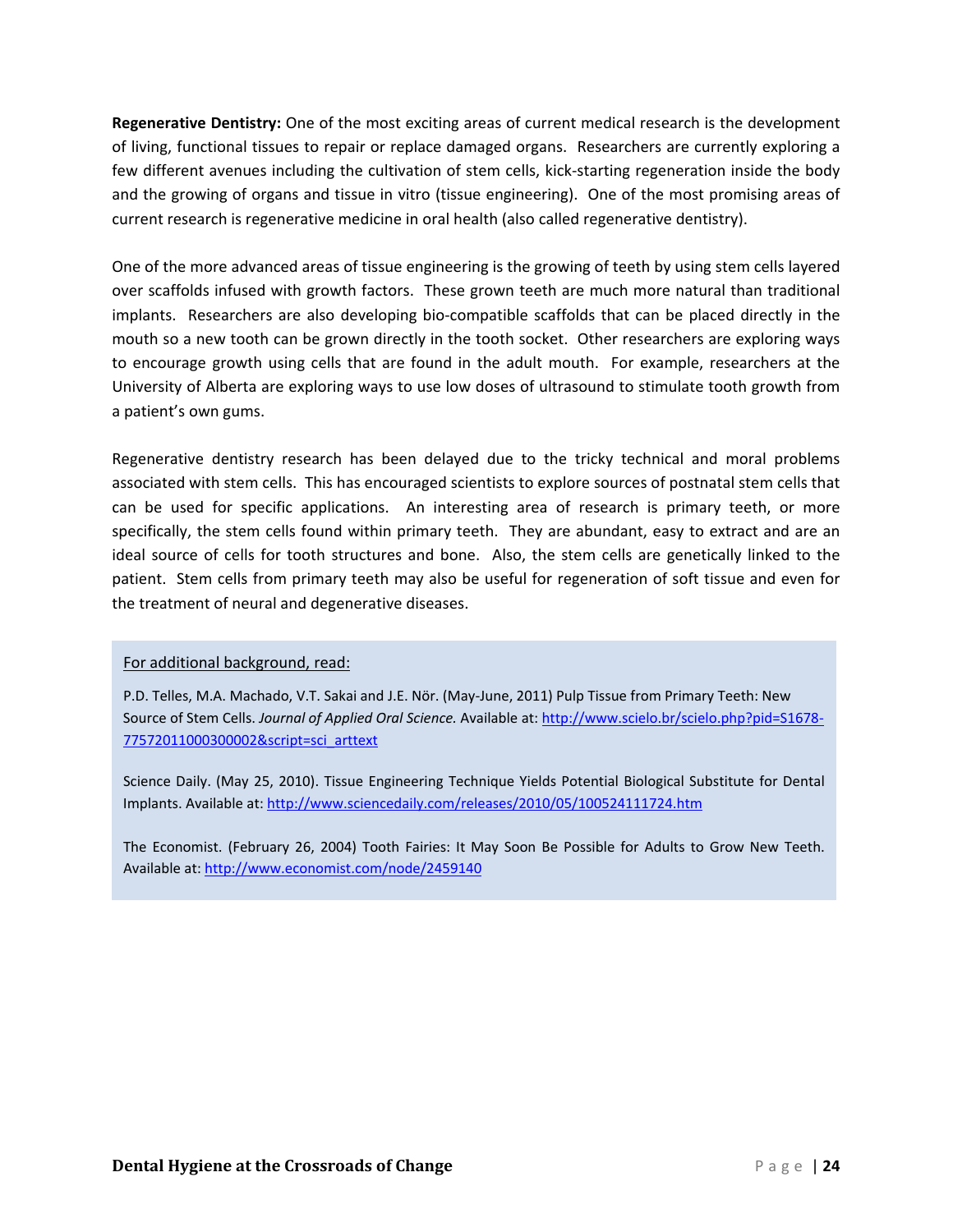## **Aging Workforce**

It's no secret that the American population is aging rapidly. The Census Bureau projects that the elderly population, those aged 65 and older, will grow by over 36% between 2000 and 2020.

The Baby Boomers, the first of which are turning 65 in 2011, are expected to dramatically change the institution of retirement. They are not only the largest group to enter retirement; they are also the most educated, wealthiest and most diverse generation to enter retirement (although there are large income gaps among the elderly). Unlike previous generations, it is widely expected that this diverse generation will remain active in the workforce and their communities after retirement.

Professions and organizations that are able to engage and retain older workers will have a strong advantage over the next decade. With its emphasis on mentoring and coaching, collaborative leadership is one answer to how an aging workforce can prepare the generations to succeed.

The graying of the population will also mean greater

*The largest and most influential generation will be retiring over the next decade creating new demands for oral health care.*

#### Opportunities & Challenges for DHs

- Increased demand for geriatric focused oral health care.
- Increased demand for volunteer & mentorship programs.
- Increased strain on social safety programs.
- Loss of experienced mentors inside the workplace.

### Opportunities & Challenges for ADHA

- New forms of volunteerism & community engagement.
- New opportunities in geriatric care.
- Loss of experienced leadership within the profession.

demand for more complex oral health care and dental procedures. Many elderly patients will experience some tooth loss and may wear permanently cemented bridges, partial dentures, or even complete dentures. This increases the importance and complexity of good oral health care. In addition, these patients will be at higher risk of oral cancer, oral ulceration and bone loss.

Dental hygienists, who are skilled in geriatric care and are willing to work in organizations like nursing homes, will be in high demand in the future. According to Census Bureau projections, the population of the 'oldest old', those aged 85 and older, is expected to grow by 377% by the year 2050. Over the next decade there will likely be new, innovative strategies to bring good oral care into the homes and long term care facilities where the 'oldest old' reside.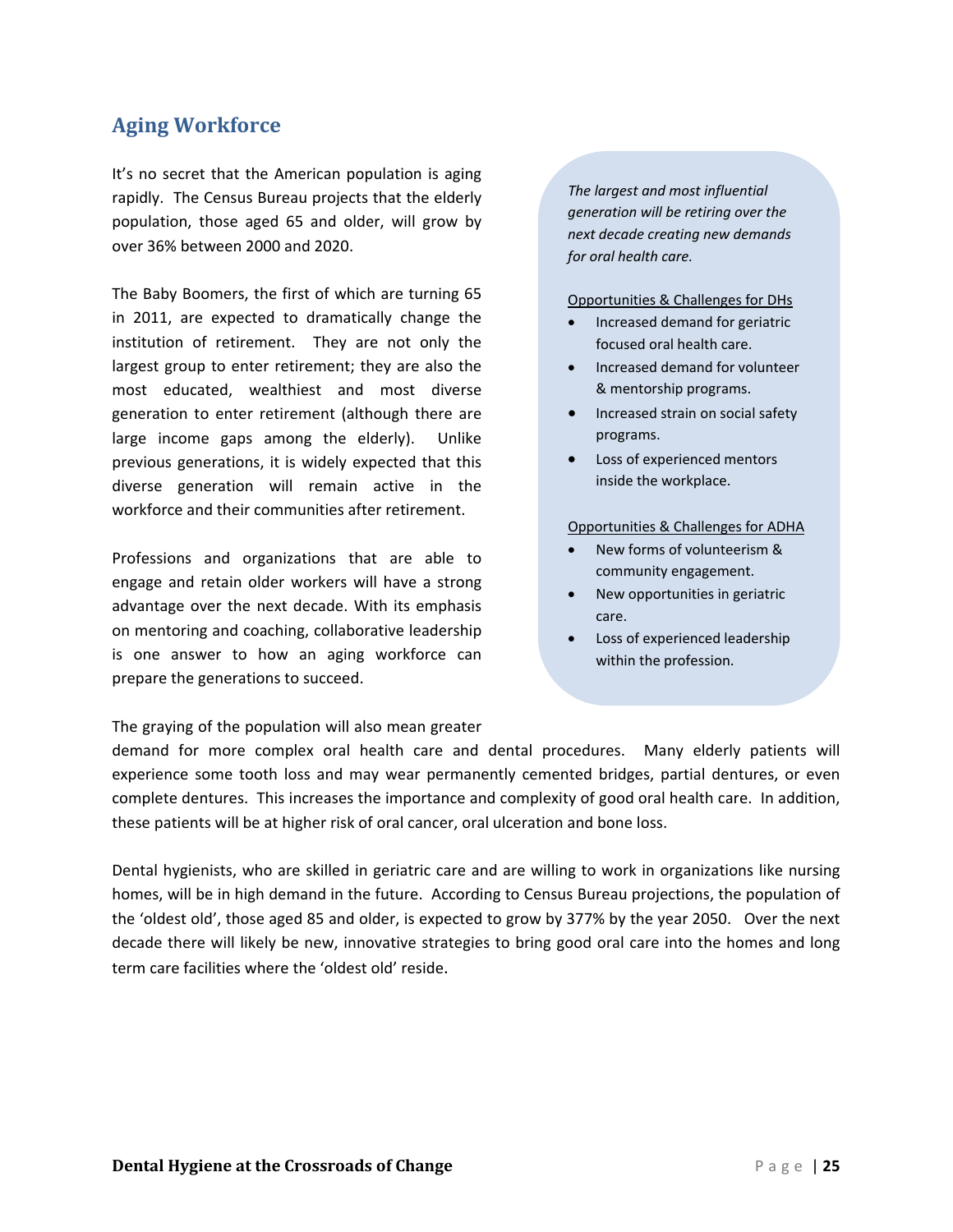- 1. What entry-level and continuing education options are available for DHs specializing in geriatric care?
- 2. What are the current programs inside ADHA that are specifically designed for the retired or semi‐retired DH?
- 3. How prepared is the profession to hand leadership to the next generation of DHs?

### *Additional Information*

**Oral Health Care & the Elderly:** Better prevention and oral health care over the last fifty years have increased the number of elderly retaining their natural teeth. This is especially true among higher income and better educated populations. A greater number of older Americans with natural teeth will increase the demand for good oral health care particularly in relation to the two most prevalent oral diseases (i.e. dental caries and periodontal disease). In 2002, approximately 50% of persons over the age of 75 years had root caries affecting at least one tooth and 25% suffered from the loss of tooth‐ supporting structures because of advanced periodontal disease.

Dental hygienists working with geriatric patients will need additional skills and experience to serve their more complex health needs. Older populations, particularly the 'oldest old' are in worse general health, have limited dexterity and a reduced tolerance for stress which can lead to serious conditions. For example, a survey of nursing home residents with hospital‐acquired pneumonia showed that dental plaque was the source of infection for 10 of 14 residents.

### For additional background, read:

Centers for Disease Control & Prevention. (December 19, 2003) *Public Health and Aging: Retention of Natural Teeth Among Older Adults.* Available at: http://www.cdc.gov/mmwr/preview/mmwrhtml/mm5250a3.htm

**The Graying of America.** The U.S. Census Bureau projects that the elderly population, those aged 65 and older, will grow by an estimated 120% by 2050. The majority of those will be interested in leaving the workforce or altering their work lives. Leading organizations across the country are using new methods to keep older Americans engaged in the workforce including flex‐scheduling, phased retirement, tailored benefit packages, mentorship programs, support services for older workers and wellness programs.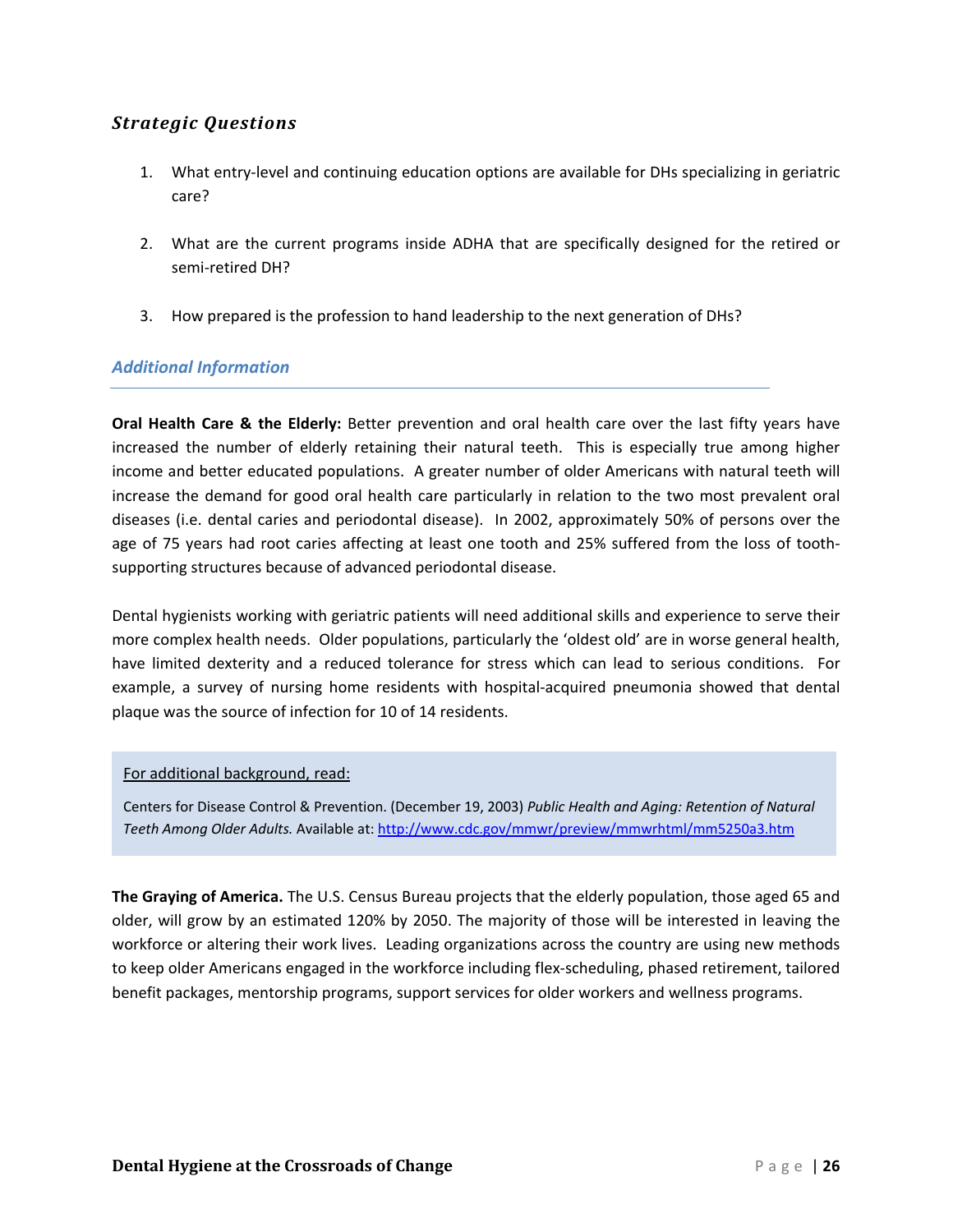Studies by AARP indicate that 8 in 10 Baby Boomers expect to work at least part‐time during their retirement due to both better health and a lack of retirement savings. However, the conventional wisdom of the Baby Boomers working longer may depend on the recovery of the U.S. economy. With currently high unemployment rates there is a growing pool of younger, cheaper workers.

For additional background, read:

Philip Longman. (October 13, 2010) Think Again: Global Aging. *New America Foundation*. Available at: http://www.newamerica.net/publications/articles/2010/think\_again\_global\_aging\_38390

Karla Hignite. (September, 2002) Aging Gracefully*. Association Management*. Available at: http://www.asaecenter.org/Resources/AMMagArticleDetail.cfm?ItemNumber=5136

**The 'New Older' American.** Higher resources and educational attainment throughout their lifetimes will likely mean that retiring Baby Boomers will be in better overall health. As a result they will likely work or volunteer in their communities longer and will demand better geriatric care in their retirement. In 2011, the first of the Baby Boomers (those born between 1946 and 1964) will turn 65 and begin to leave the workforce.

The Baby Boomers, particularly those born earlier, were the most educated generation in American history. According to Census Bureau data, 43% of men and 40% of women ages 55 to 64 have attained some type of a college degree. Correspondingly, the Baby Boomers are also one of the wealthiest generations to enter retirement. However, Baby Boomers also have a smaller pool of potential family caregivers than current older adults due to smaller family sizes and higher divorce rates which should increase the demand for geriatric care workers.

### For additional background, read:

William H. Frey. (June 12, 2007) *Mapping the Growth of Older America: Seniors and Boomers in the Early 21st Century.* Brookings Institute. Available at: http://www.brookings.edu/papers/2007/0612demographics\_frey.aspx

Ira B. Lamster. (May, 2004) Oral Health Care Services for Older Adults: A Looming Crisis. *American Journal of Public Health*, 94 (5): 699‐702.

Available at: http://www.ncbi.nlm.nih.gov/pmc/articles/PMC1448319/?tool=pubmed